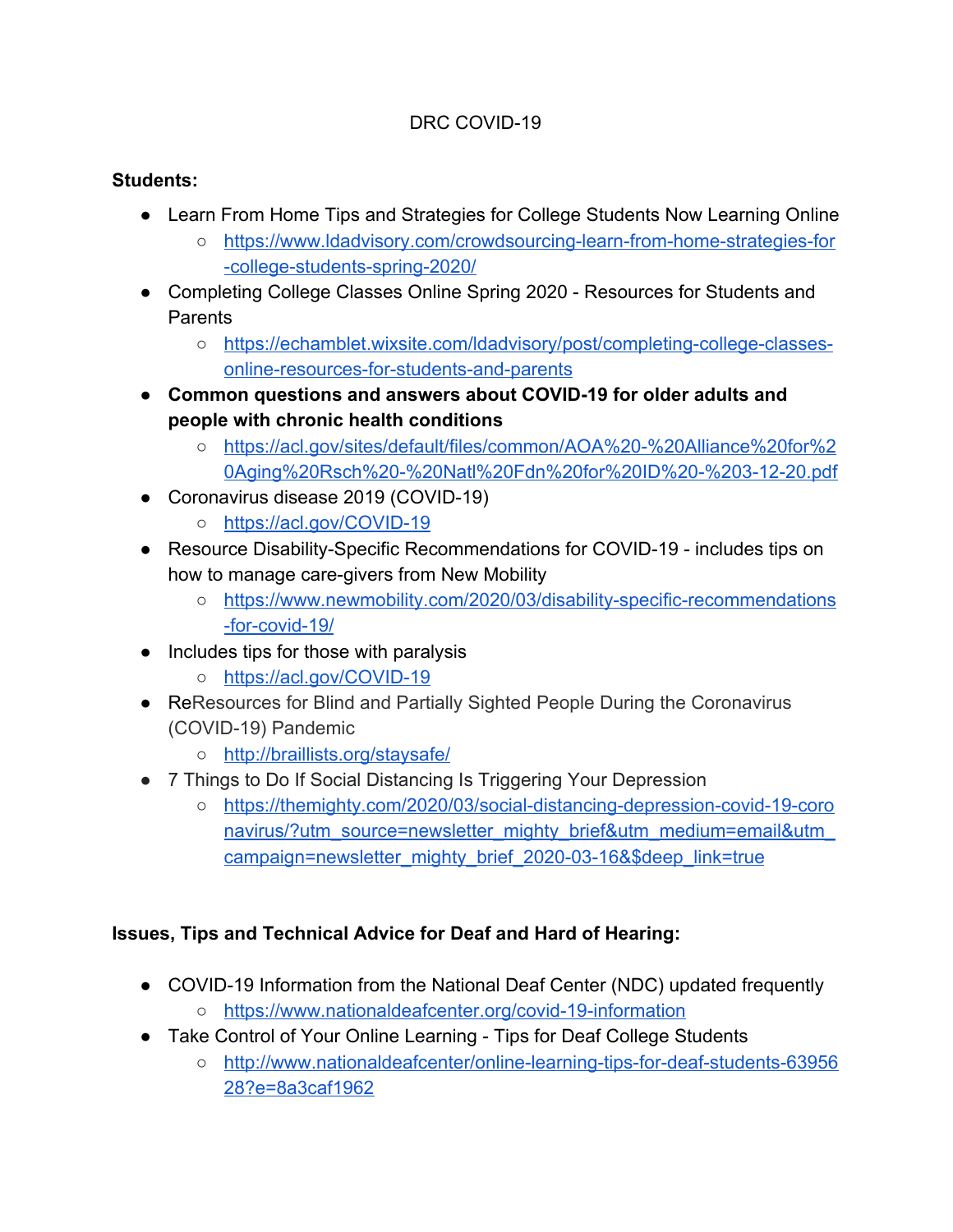- What You Need to Know About Coronavirus in ASL
	- [https://www.youtube.com/watch?feature=youtu.be&v=Uu7PRKGK1\\_s&ap](https://www.youtube.com/watch?feature=youtu.be&v=Uu7PRKGK1_s&app=desktop) [p=desktop](https://www.youtube.com/watch?feature=youtu.be&v=Uu7PRKGK1_s&app=desktop)
- Automated Captioning and Translation of Zoom Meetings and Other other Livestream Platforms
	- [https://www.youtube.com/watch?v=4JV5JRSXOeE&feature=youtu.be&fbcl](https://www.youtube.com/watch?v=4JV5JRSXOeE&feature=youtu.be&fbclid=IwAR0agd5o7ois2PZoz5iEY61jb6toYoU9MeGMgdRuEFFzr_hLdMchA8BF1do) [id=IwAR0agd5o7ois2PZoz5iEY61jb6toYoU9MeGMgdRuEFFzr\\_hLdMchA](https://www.youtube.com/watch?v=4JV5JRSXOeE&feature=youtu.be&fbclid=IwAR0agd5o7ois2PZoz5iEY61jb6toYoU9MeGMgdRuEFFzr_hLdMchA8BF1do) [8BF1do](https://www.youtube.com/watch?v=4JV5JRSXOeE&feature=youtu.be&fbclid=IwAR0agd5o7ois2PZoz5iEY61jb6toYoU9MeGMgdRuEFFzr_hLdMchA8BF1do)
- A guide to group meeting apps for those with HI
	- [https://www.hearinglikeme.com/guide-to-group-video-calling-apps-for-hear](https://www.hearinglikeme.com/guide-to-group-video-calling-apps-for-hearing-loss/?fbclid=IwAR2bWbNbMNZZLbKefzvFuJy8gkQwuOK6akDnTX7LTo0d9-zskrpmKco2okA) [ing-loss/?fbclid=IwAR2bWbNbMNZZLbKefzvFuJy8gkQwuOK6akDnTX7L](https://www.hearinglikeme.com/guide-to-group-video-calling-apps-for-hearing-loss/?fbclid=IwAR2bWbNbMNZZLbKefzvFuJy8gkQwuOK6akDnTX7LTo0d9-zskrpmKco2okA) [To0d9-zskrpmKco2okA](https://www.hearinglikeme.com/guide-to-group-video-calling-apps-for-hearing-loss/?fbclid=IwAR2bWbNbMNZZLbKefzvFuJy8gkQwuOK6akDnTX7LTo0d9-zskrpmKco2okA)
	- <https://www.youtube.com/watch?v=9guqRELB4dg>
- How to use Loom and Microsoft Caption
	- [https://www.loom.com/share/dbfb4f3cd9e74bccbac32bbdbba53a8f?fbclid](https://www.loom.com/share/dbfb4f3cd9e74bccbac32bbdbba53a8f?fbclid=IwAR22qyGEODyTEb13E8b6uyU3UpuwJos1eht_pzTTl6_e9CimsfRHrmBoGLs) [=IwAR22qyGEODyTEb13E8b6uyU3UpuwJos1eht\\_pzTTl6\\_e9CimsfRHrm](https://www.loom.com/share/dbfb4f3cd9e74bccbac32bbdbba53a8f?fbclid=IwAR22qyGEODyTEb13E8b6uyU3UpuwJos1eht_pzTTl6_e9CimsfRHrmBoGLs) [BoGLs](https://www.loom.com/share/dbfb4f3cd9e74bccbac32bbdbba53a8f?fbclid=IwAR22qyGEODyTEb13E8b6uyU3UpuwJos1eht_pzTTl6_e9CimsfRHrmBoGLs)
- Update on COVID-19 for the Deaf & Hard of Hearing
	- [https://www.chadruffinmd.com/blog/2020/3/21/patient-with-cochlear-impla](https://www.chadruffinmd.com/blog/2020/3/21/patient-with-cochlear-implant-hospitalized-with-covid-19?fbclid=IwAR0vKKAL6lh1c2inL9vuJP8NK0gZBSi-LICji8fOTu5iLkgJS-UpvKXZqwE) [nt-hospitalized-with-covid-19?fbclid=IwAR0vKKAL6lh1c2inL9vuJP8NK0gZ](https://www.chadruffinmd.com/blog/2020/3/21/patient-with-cochlear-implant-hospitalized-with-covid-19?fbclid=IwAR0vKKAL6lh1c2inL9vuJP8NK0gZBSi-LICji8fOTu5iLkgJS-UpvKXZqwE) [BSi-LICji8fOTu5iLkgJS-UpvKXZqwE](https://www.chadruffinmd.com/blog/2020/3/21/patient-with-cochlear-implant-hospitalized-with-covid-19?fbclid=IwAR0vKKAL6lh1c2inL9vuJP8NK0gZBSi-LICji8fOTu5iLkgJS-UpvKXZqwE)
- How to care, clean, and maintain your hearing aids
	- [https://www.youtube.com/watch?v=\\_xqyTp9ksE4&feature=youtu.be&fbclid](https://www.youtube.com/watch?v=_xqyTp9ksE4&feature=youtu.be&fbclid=IwAR01Vdxv9crQrWDkNWdB83SL_xhY9LC11WhytWHM4hbQ-ZVGBJFcFRiE2Fg) [=IwAR01Vdxv9crQrWDkNWdB83SL\\_xhY9LC11WhytWHM4hbQ-ZVGBJF](https://www.youtube.com/watch?v=_xqyTp9ksE4&feature=youtu.be&fbclid=IwAR01Vdxv9crQrWDkNWdB83SL_xhY9LC11WhytWHM4hbQ-ZVGBJFcFRiE2Fg) [cFRiE2Fg](https://www.youtube.com/watch?v=_xqyTp9ksE4&feature=youtu.be&fbclid=IwAR01Vdxv9crQrWDkNWdB83SL_xhY9LC11WhytWHM4hbQ-ZVGBJFcFRiE2Fg)
	- [https://docs.google.com/document/d/1YagTTuucon5CpE7nAiGKtFa\\_wWf](https://docs.google.com/document/d/1YagTTuucon5CpE7nAiGKtFa_wWf1tYXkTVFS8dwXaMY/edit?fbclid=IwAR3PVLiazfLPcpfhwbETI4kv04fMMlD1A7Tle7Ytwf85TeQ0SBbi6Q4C47I) [1tYXkTVFS8dwXaMY/edit?fbclid=IwAR3PVLiazfLPcpfhwbETI4kv04fMMl](https://docs.google.com/document/d/1YagTTuucon5CpE7nAiGKtFa_wWf1tYXkTVFS8dwXaMY/edit?fbclid=IwAR3PVLiazfLPcpfhwbETI4kv04fMMlD1A7Tle7Ytwf85TeQ0SBbi6Q4C47I) [D1A7Tle7Ytwf85TeQ0SBbi6Q4C47I](https://docs.google.com/document/d/1YagTTuucon5CpE7nAiGKtFa_wWf1tYXkTVFS8dwXaMY/edit?fbclid=IwAR3PVLiazfLPcpfhwbETI4kv04fMMlD1A7Tle7Ytwf85TeQ0SBbi6Q4C47I)
- Live Video Tips With a Student who is Deaf or Hard of Hearing
	- [https://docs.google.com/document/d/1YagTTuucon5CpE7nAiGKtFa\\_wW](https://docs.google.com/document/d/1YagTTuucon5CpE7nAiGKtFa_wWf1tYXkTVFS8dwXaMY/edit?fbclid=IwAR3PVLiazfLPcpfhwbETI4kv04fMMlD1A7Tle7Ytwf85TeQ0SBbi6Q4C47I) [f1tYXkTVFS8dwXaMY/edit?fbclid=IwAR3PVLiazfLPcpfhwbETI4kv04fMMl](https://docs.google.com/document/d/1YagTTuucon5CpE7nAiGKtFa_wWf1tYXkTVFS8dwXaMY/edit?fbclid=IwAR3PVLiazfLPcpfhwbETI4kv04fMMlD1A7Tle7Ytwf85TeQ0SBbi6Q4C47I) [D1A7Tle7Ytwf85TeQ0SBbi6Q4C47I](https://docs.google.com/document/d/1YagTTuucon5CpE7nAiGKtFa_wWf1tYXkTVFS8dwXaMY/edit?fbclid=IwAR3PVLiazfLPcpfhwbETI4kv04fMMlD1A7Tle7Ytwf85TeQ0SBbi6Q4C47I)
- ADD/ADHD Coronavirus Toolkit
	- https://www.additudemag.com/tag/coronavirus/?utm\_source=eletter&utm [medium=email&utm\\_campaign=letterfromeditors\\_march\\_2020&utm\\_cont](https://www.additudemag.com/tag/coronavirus/?utm_source=eletter&utm_medium=email&utm_campaign=letterfromeditors_march_2020&utm_content=031820&goal=0_d9446392d6-af323af71a-2884384499) [ent=031820&goal=0\\_d9446392d6-af323af71a-2884384499](https://www.additudemag.com/tag/coronavirus/?utm_source=eletter&utm_medium=email&utm_campaign=letterfromeditors_march_2020&utm_content=031820&goal=0_d9446392d6-af323af71a-2884384499)
- Tips for Working From Home with ADHD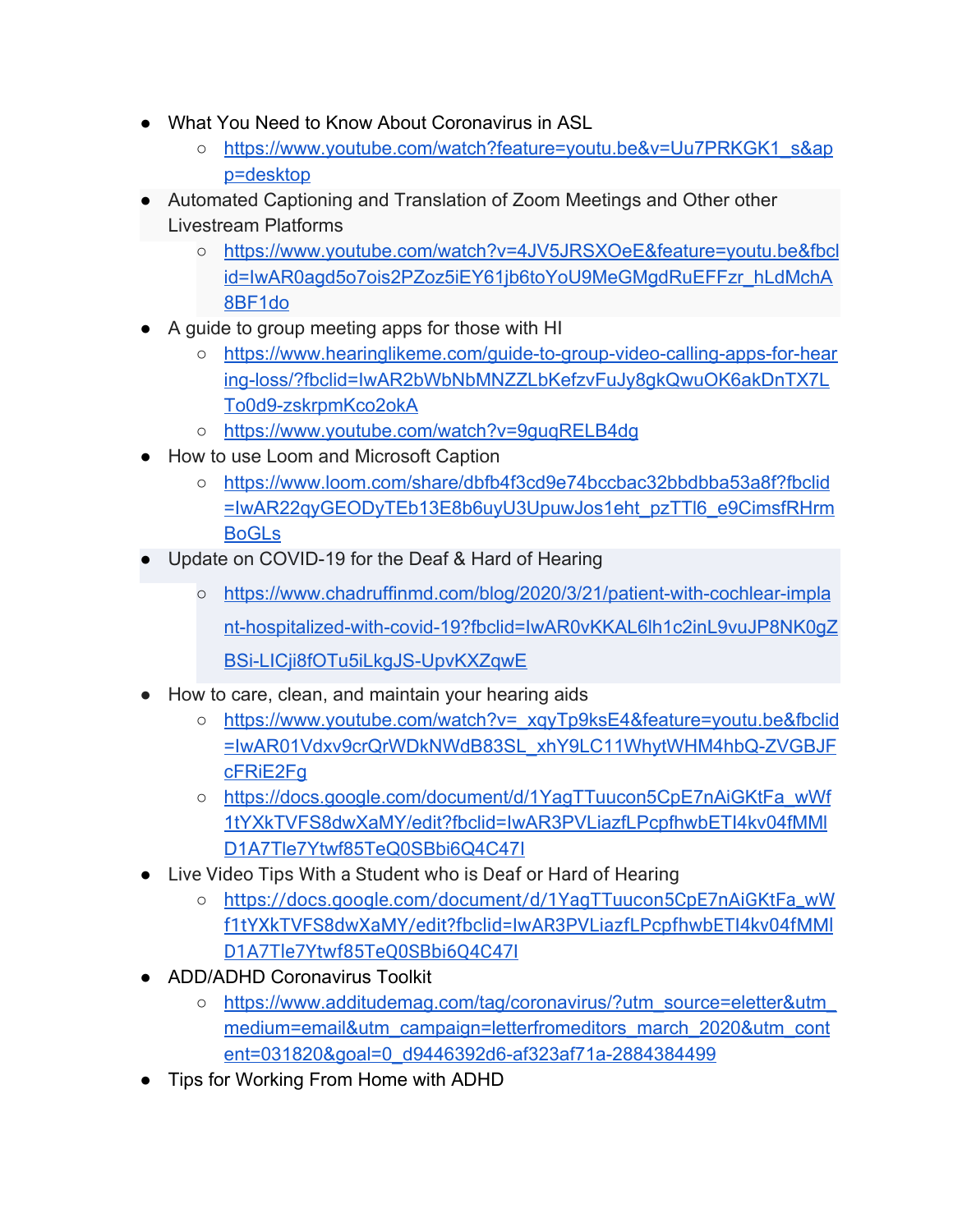- [https://www.additudemag.com/working-from-home-adhd/?utm\\_source=ele](https://www.additudemag.com/working-from-home-adhd/?utm_source=eletter&utm_medium=email&utm_campaign=adult_march_2020&utm_content=031720&goal=0_d9446392d6-bbfd0117a9-288901977) [tter&utm\\_medium=email&utm\\_campaign=adult\\_march\\_2020&utm\\_conten](https://www.additudemag.com/working-from-home-adhd/?utm_source=eletter&utm_medium=email&utm_campaign=adult_march_2020&utm_content=031720&goal=0_d9446392d6-bbfd0117a9-288901977) [t=031720&goal=0\\_d9446392d6-bbfd0117a9-288901977](https://www.additudemag.com/working-from-home-adhd/?utm_source=eletter&utm_medium=email&utm_campaign=adult_march_2020&utm_content=031720&goal=0_d9446392d6-bbfd0117a9-288901977)
- Dear Immuno-Compromised People, A Message To You in These Unsettling **Times** 
	- [https://cauldronsandcupcakes.com/2020/03/10/dear-immuno-compromise](https://cauldronsandcupcakes.com/2020/03/10/dear-immuno-compromised-people-a-message-to-you-in-these-unsettling-times/?fbclid=IwAR1iQgASpVEEnhfjP-rhS6u1F3Rykb3C9tAqwQaKMeiLL9LTqakgKqwpsFE) [d-people-a-message-to-you-in-these-unsettling-times/?fbclid=IwAR1iQgA](https://cauldronsandcupcakes.com/2020/03/10/dear-immuno-compromised-people-a-message-to-you-in-these-unsettling-times/?fbclid=IwAR1iQgASpVEEnhfjP-rhS6u1F3Rykb3C9tAqwQaKMeiLL9LTqakgKqwpsFE) [SpVEEnhfjP-rhS6u1F3Rykb3C9tAqwQaKMeiLL9LTqakgKqwpsFE](https://cauldronsandcupcakes.com/2020/03/10/dear-immuno-compromised-people-a-message-to-you-in-these-unsettling-times/?fbclid=IwAR1iQgASpVEEnhfjP-rhS6u1F3Rykb3C9tAqwQaKMeiLL9LTqakgKqwpsFE)
- Tips for Heavy Computer Users Also Tips for Persons Experiencing Migraines
	- [https://www.whitworth.edu/cms/media/whitworth/documents/administration](https://www.whitworth.edu/cms/media/whitworth/documents/administration/educational-support-services/tips-for-heavy-computer-users.pdf) [/educational-support-services/tips-for-heavy-computer-users.pdf](https://www.whitworth.edu/cms/media/whitworth/documents/administration/educational-support-services/tips-for-heavy-computer-users.pdf)

**Articles, websites, webinars, & podcasts on stress and anxiety management during COVID-19**

- What to Do If the Coronavirus Health Guidelines Are Triggering Your Anxiety or OCD
	- [https://themighty.com/2020/03/coronavirus-ocd-anxiety-advice/?utm\\_sour](https://themighty.com/2020/03/coronavirus-ocd-anxiety-advice/?utm_source=newsletter_mighty_brief&utm_medium=email&utm_campaign=newsletter_mighty_brief_2020-03-16&$deep_link=true) [ce=newsletter\\_mighty\\_brief&utm\\_medium=email&utm\\_campaign=newslet](https://themighty.com/2020/03/coronavirus-ocd-anxiety-advice/?utm_source=newsletter_mighty_brief&utm_medium=email&utm_campaign=newsletter_mighty_brief_2020-03-16&$deep_link=true) [ter\\_mighty\\_brief\\_2020-03-16&\\$deep\\_link=true](https://themighty.com/2020/03/coronavirus-ocd-anxiety-advice/?utm_source=newsletter_mighty_brief&utm_medium=email&utm_campaign=newsletter_mighty_brief_2020-03-16&$deep_link=true)
- How to Prepare for a Mental Health Crisis During the Coronavirus Outbreak
	- o [ttps://themighty.com/2020/03/mental-health-crisis-coronavirus-covid-19/?u](https://themighty.com/2020/03/mental-health-crisis-coronavirus-covid-19/?utm_source=newsletter_mighty_brief&utm_medium=email&utm_campaign=newsletter_mighty_brief_2020-03-16&$deep_link=true) [tm\\_source=newsletter\\_mighty\\_brief&utm\\_medium=email&utm\\_campaign](https://themighty.com/2020/03/mental-health-crisis-coronavirus-covid-19/?utm_source=newsletter_mighty_brief&utm_medium=email&utm_campaign=newsletter_mighty_brief_2020-03-16&$deep_link=true) [=newsletter\\_mighty\\_brief\\_2020-03-16&\\$deep\\_link=true](https://themighty.com/2020/03/mental-health-crisis-coronavirus-covid-19/?utm_source=newsletter_mighty_brief&utm_medium=email&utm_campaign=newsletter_mighty_brief_2020-03-16&$deep_link=true)
- Anxiety and Depression Association of America (ADAA): Resource Page with many resources
	- <https://adaa.org/finding-help/coronavirus-anxiety-helpful-resources>
- APS Roundtable
	- [https://www.psychologicalscience.org/blog/roundtable-science-epidemics.](https://www.psychologicalscience.org/blog/roundtable-science-epidemics.html?aps_source=homepage&aps_medium=featuredtile&aps_campaign=internal) [html?aps\\_source=homepage&aps\\_medium=featuredtile&aps\\_campaign=i](https://www.psychologicalscience.org/blog/roundtable-science-epidemics.html?aps_source=homepage&aps_medium=featuredtile&aps_campaign=internal) [nternal](https://www.psychologicalscience.org/blog/roundtable-science-epidemics.html?aps_source=homepage&aps_medium=featuredtile&aps_campaign=internal)
- Seven Crucial Research Findings that Can Help People Deal with Coronavirus Anxiety
	- <https://www.apa.org/news/apa/2020/03/covid-19-research-findings>
- NYT: 10 Ways to Ease Coronavirus Anxiety
	- o [https://www.nytimes.com/2020/03/18/smarter-living/coronavirus-anxiety-tip](https://www.nytimes.com/2020/03/18/smarter-living/coronavirus-anxiety-tips.html?referringSource=articleShare) [s.html?referringSource=articleShare](https://www.nytimes.com/2020/03/18/smarter-living/coronavirus-anxiety-tips.html?referringSource=articleShare)
- NPR: Coronavirus Has Upended Our World: It's OK to Grieve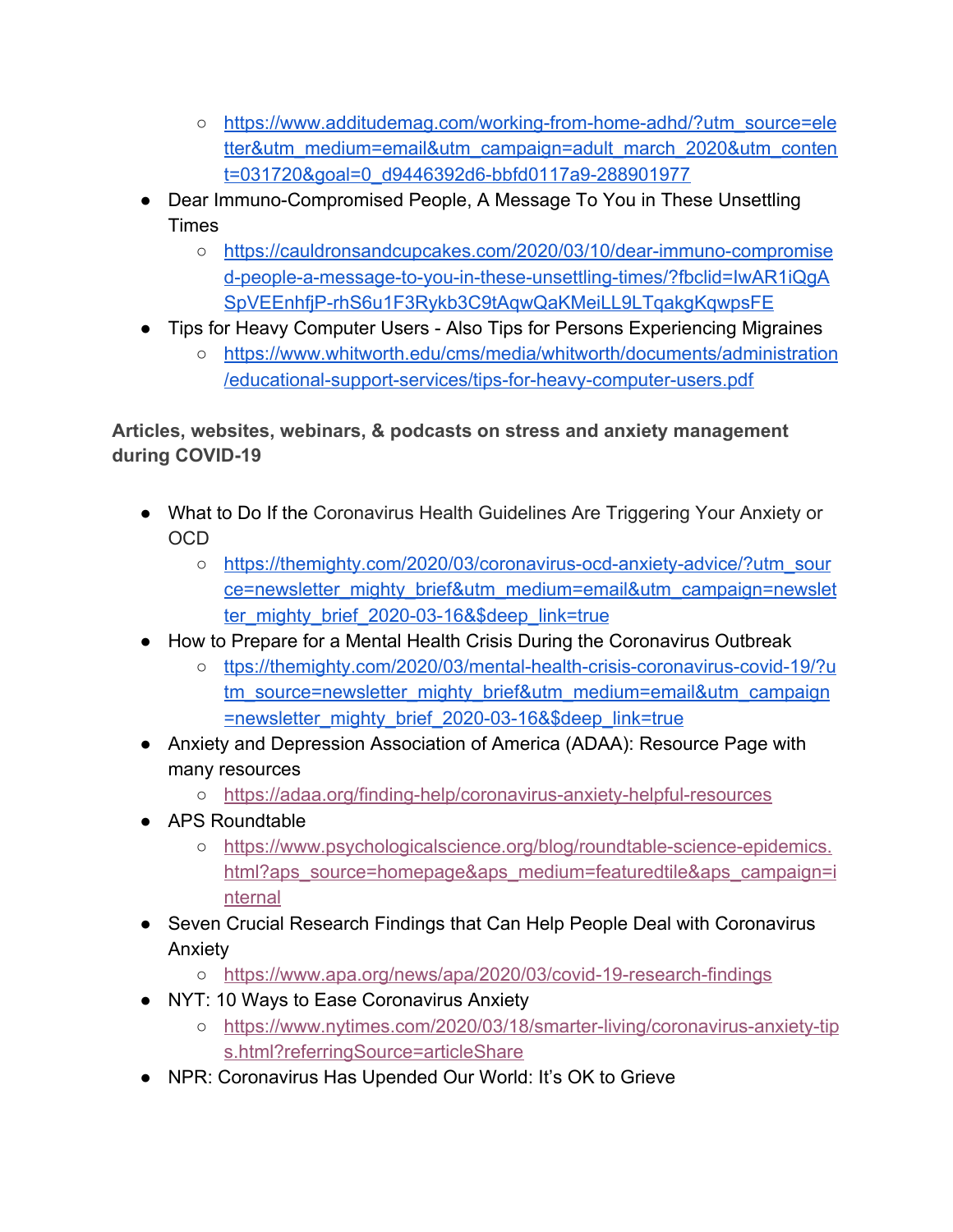- [https://www.npr.org/sections/health-shots/2020/03/26/820304899/coronavi](https://www.npr.org/sections/health-shots/2020/03/26/820304899/coronavirus-has-upended-our-world-its-ok-to-grieve?utm_campaign=npr&utm_term=nprnews&utm_source=facebook.com&utm_medium=social) [rus-has-upended-our-world-its-ok-to-grieve?utm\\_campaign=npr&utm\\_ter](https://www.npr.org/sections/health-shots/2020/03/26/820304899/coronavirus-has-upended-our-world-its-ok-to-grieve?utm_campaign=npr&utm_term=nprnews&utm_source=facebook.com&utm_medium=social) [m=nprnews&utm\\_source=facebook.com&utm\\_medium=social](https://www.npr.org/sections/health-shots/2020/03/26/820304899/coronavirus-has-upended-our-world-its-ok-to-grieve?utm_campaign=npr&utm_term=nprnews&utm_source=facebook.com&utm_medium=social)
- APA Self Care for Psychologists
	- <https://www.apaservices.org/practice/business/podcasts/self-care>
- Speaking of Psychology: Coronavirus Anxiety
	- [https://www.apa.org/research/action/speaking-of-psychology/coronavirus](https://www.apa.org/research/action/speaking-of-psychology/coronavirus-anxiety)[anxiety](https://www.apa.org/research/action/speaking-of-psychology/coronavirus-anxiety)
- CDC Management of Stress and Anxiety
	- [https://www.cdc.gov/coronavirus/2019-ncov/prepare/managing-stress-anxi](https://www.cdc.gov/coronavirus/2019-ncov/prepare/managing-stress-anxiety.html) [ety.html](https://www.cdc.gov/coronavirus/2019-ncov/prepare/managing-stress-anxiety.html)
- FACE COVID How to Respond Effectively to the Corona Virus by Russ Harris, author of the Happiness Trap
	- [https://drive.google.com/file/d/1\\_O8grFdwMDuGVIE\\_RvdRfhHhf6xf3tY8/vi](https://drive.google.com/file/d/1_O8grFdwMDuGVIE_RvdRfhHhf6xf3tY8/view?fbclid=IwAR1-noPocTURF_egnyQG7SUN-tfh9Y3vdk1uoURR6d2OOqyOhlJqO9Z0qE0) [ew?fbclid=IwAR1-noPocTURF\\_egnyQG7SUN-tfh9Y3vdk1uoURR6d2OOq](https://drive.google.com/file/d/1_O8grFdwMDuGVIE_RvdRfhHhf6xf3tY8/view?fbclid=IwAR1-noPocTURF_egnyQG7SUN-tfh9Y3vdk1uoURR6d2OOqyOhlJqO9Z0qE0) [yOhlJqO9Z0qE0](https://drive.google.com/file/d/1_O8grFdwMDuGVIE_RvdRfhHhf6xf3tY8/view?fbclid=IwAR1-noPocTURF_egnyQG7SUN-tfh9Y3vdk1uoURR6d2OOqyOhlJqO9Z0qE0)
- The Happiness Lab Podcast; Coronavirus BONUS: Coach Yourself Through a Crisis
	- [https://podcasts.apple.com/us/podcast/coronavirus-bonus-coach-yourself-t](https://podcasts.apple.com/us/podcast/coronavirus-bonus-coach-yourself-through-a-crisis/id1474245040?i=1000468907282) [hrough-a-crisis/id1474245040?i=1000468907282](https://podcasts.apple.com/us/podcast/coronavirus-bonus-coach-yourself-through-a-crisis/id1474245040?i=1000468907282)
- National Center for PTSD For Providers and Community Leaders
	- <https://www.ptsd.va.gov/covid/COVID19ForProviders032020.pdf>

# **Free Apps/Software**

- IBM SPSS
	- During the COVID-19 situation, IBM SPSS is allowing free home-use licenses for SPSS Statistics Standard for instructors and students. To obtain the software please visit [http://emich.onthehub.com](http://emich.onthehub.com/) and sign on with your EMU NetID and password. IBM limits the SPSS Statistics Standard software to one download per user.
- [WordQ](https://www.quillsoft.ca/covid-19) Literacy Support Software
	- Quillsoft has an Extended Access Request form for a trial to use for remote work or online learning. Once you fill out the form, they'll email you with your trial information within 24 hours.
		- <https://www.quillsoft.ca/covid-19>
- Kurzweil education is offering a free subscription for all during COVID-19
	- <https://www.kurzweiledu.com/default.html>
- Accessibility within Zoom
	- <https://zoom.us/accessibility>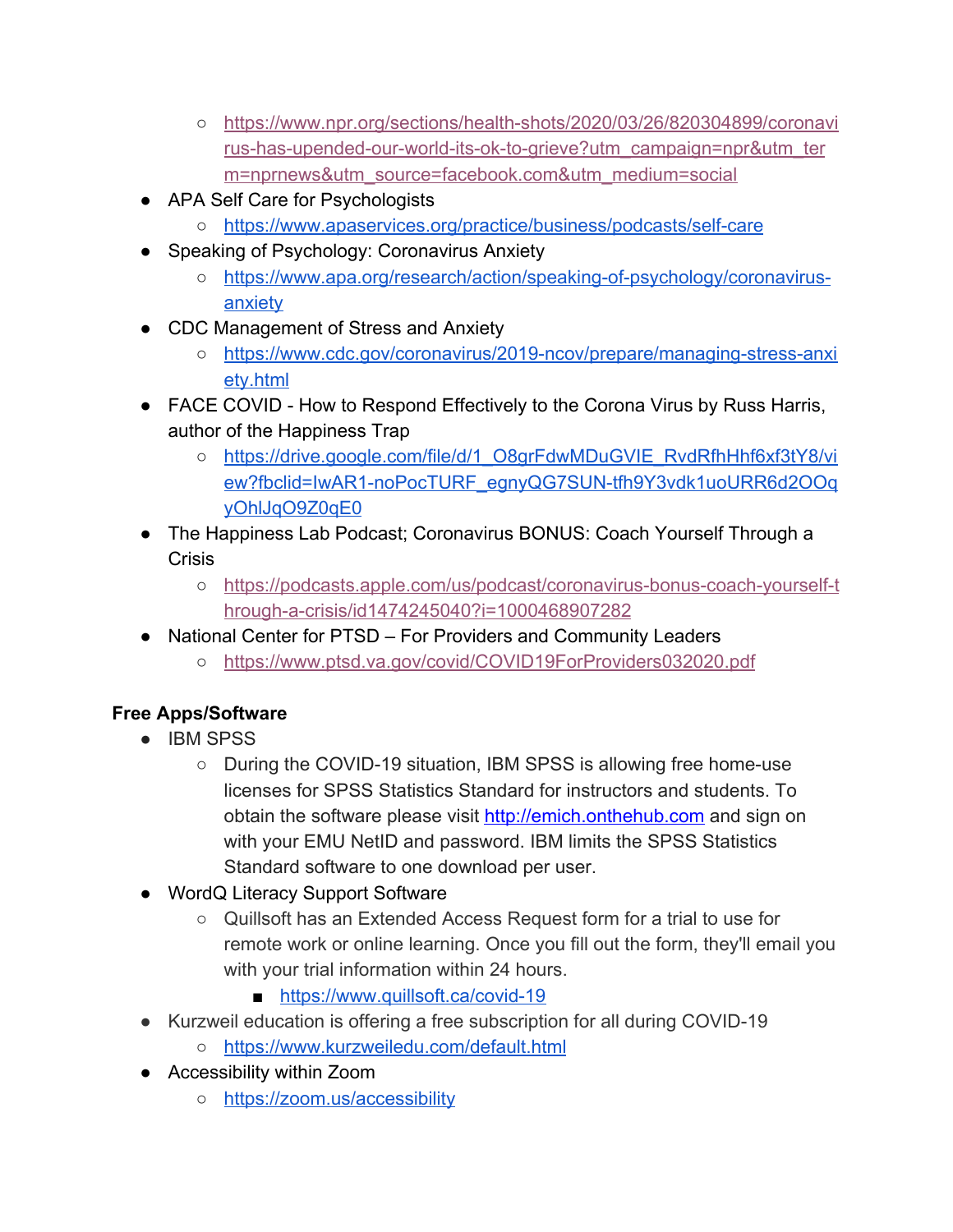- Free Apps & Extensions That Improve Productivity & Learning
	- [https://www.additudemag.com/apps-extensions-learning-tools/?utm\\_sourc](https://www.additudemag.com/apps-extensions-learning-tools/?utm_source=eletter&utm_medium=email&utm_campaign=school_march_2020&utm_content=031820&goal=0_d9446392d6-8095e125f7-288901977) [e=eletter&utm\\_medium=email&utm\\_campaign=school\\_march\\_2020&utm](https://www.additudemag.com/apps-extensions-learning-tools/?utm_source=eletter&utm_medium=email&utm_campaign=school_march_2020&utm_content=031820&goal=0_d9446392d6-8095e125f7-288901977) [\\_content=031820&goal=0\\_d9446392d6-8095e125f7-288901977](https://www.additudemag.com/apps-extensions-learning-tools/?utm_source=eletter&utm_medium=email&utm_campaign=school_march_2020&utm_content=031820&goal=0_d9446392d6-8095e125f7-288901977)
- **Mental Health and Wellness Apps** 
	- [https://medium.com/psyberguide/list-of-resources-made-available-in-respo](https://medium.com/psyberguide/list-of-resources-made-available-in-response-to-covid-19-epidemic-72a297aef747) [nse-to-covid-19-epidemic-72a297aef747](https://medium.com/psyberguide/list-of-resources-made-available-in-response-to-covid-19-epidemic-72a297aef747)
- Stop, Breathe, Think app
	- <https://www.stopbreathethink.com/>
- Headspace has some free offerings right now
	- <https://www.headspace.com/covid-19>
- An Inclusive Office 365
	- [https://www.microsoft.com/en-us/Accessibility/office?activetab=pivot\\_1%3](https://www.microsoft.com/en-us/Accessibility/office?activetab=pivot_1%3aprimaryr2) [aprimaryr2](https://www.microsoft.com/en-us/Accessibility/office?activetab=pivot_1%3aprimaryr2)
- Voice Recognition:
	- [https://www.pcmag.com/how-to/how-to-use-speech-recognition-and-dictat](https://www.pcmag.com/how-to/how-to-use-speech-recognition-and-dictate-text-on-windows-10) [e-text-on-windows-10](https://www.pcmag.com/how-to/how-to-use-speech-recognition-and-dictate-text-on-windows-10)
	- <https://www.techradar.com/news/best-speech-to-text-app>
- Screen Readers:
	- NVDA Screen Reader reported to be compatible with Respondus Browser
		- [https://download.cnet.com/NVDA-Screen-Reader/3000-33660\\_4-77](https://download.cnet.com/NVDA-Screen-Reader/3000-33660_4-77572407.html) [572407.html](https://download.cnet.com/NVDA-Screen-Reader/3000-33660_4-77572407.html)
	- 10 Free Screen Readers for Blind or Visually Impaired Users
		- [https://usabilitygeek.com/10-free-screen-reader-blind-visually-impai](https://usabilitygeek.com/10-free-screen-reader-blind-visually-impaired-users/) [red-users/](https://usabilitygeek.com/10-free-screen-reader-blind-visually-impaired-users/)
	- TextHelp Tools for Online Learning
		- <https://www.texthelp.com/en-us/sectors/education/remote-learning/>
	- ScreenReader 2020
		- <https://softati.com/download/screen-reader/>
	- 10 Helpful Text to Speech Readers for Back to School Rated helpful for dyslexia
		- [http://dyslexiahelp.umich.edu/tools/software-assistive-technology/te](http://dyslexiahelp.umich.edu/tools/software-assistive-technology/text-to-speech-readers) [xt-to-speech-readers](http://dyslexiahelp.umich.edu/tools/software-assistive-technology/text-to-speech-readers)
- Freedom Scientific is Offering Free Use of its Software for Blind and Visually Impaired Users Including JAWS, ZoomText and Fusion
	- [https://support.freedomscientific.com/About/News/Article/208?utm\\_source](https://support.freedomscientific.com/About/News/Article/208?utm_source=hs_email&utm_medium=email&utm_content=85173427&_hsenc=p2ANqtz-9YsUcneo-0de8hyUCcwrcaQj-j_HQC8hX5ioALt7FxQQ2BFSLHNJv3rKs3UsgYKemcazdmr5n3oGLkOJBwCfkVEjyNwg&_hsmi=85173427) [=hs\\_email&utm\\_medium=email&utm\\_content=85173427&\\_hsenc=p2ANq](https://support.freedomscientific.com/About/News/Article/208?utm_source=hs_email&utm_medium=email&utm_content=85173427&_hsenc=p2ANqtz-9YsUcneo-0de8hyUCcwrcaQj-j_HQC8hX5ioALt7FxQQ2BFSLHNJv3rKs3UsgYKemcazdmr5n3oGLkOJBwCfkVEjyNwg&_hsmi=85173427)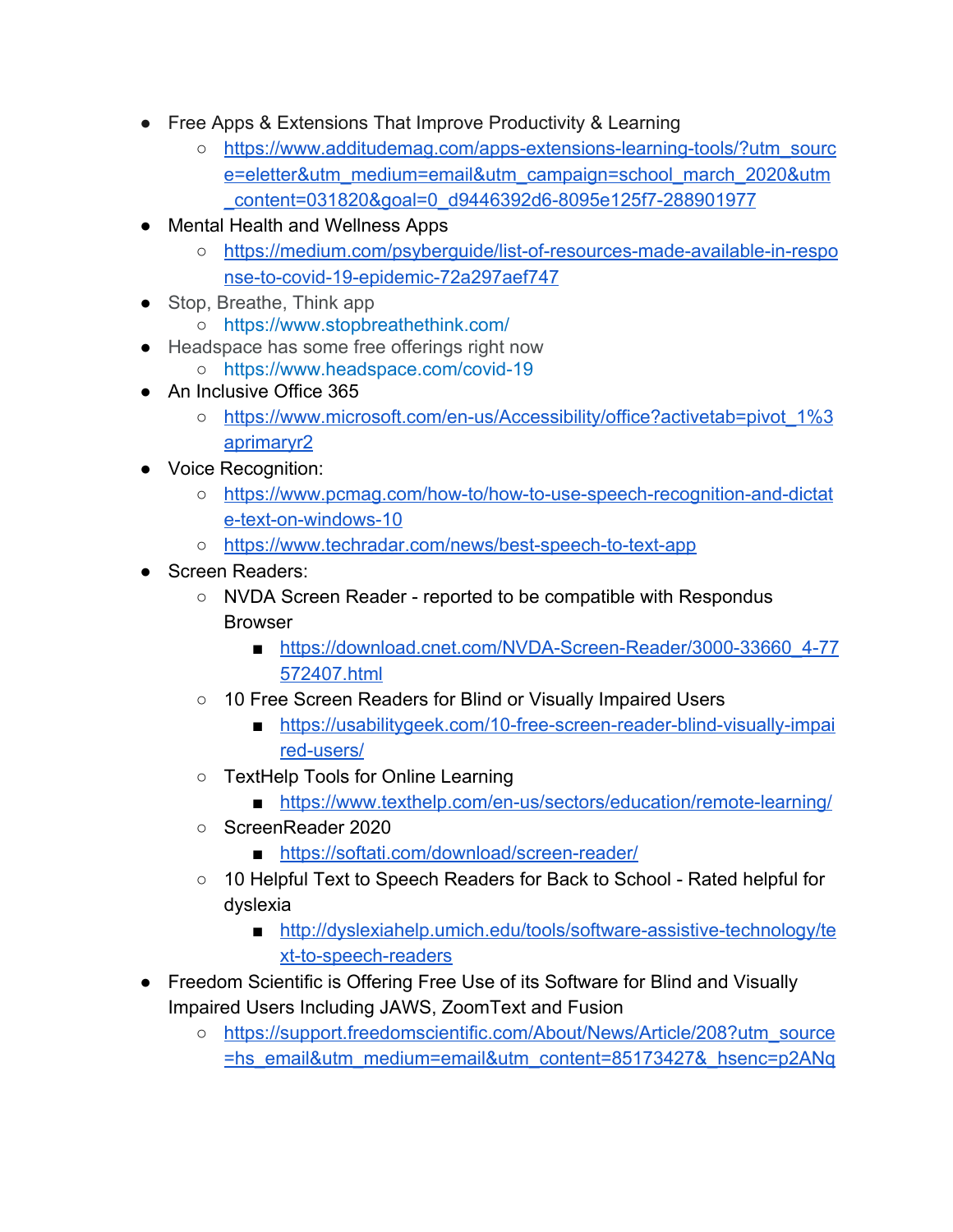[tz-9YsUcneo-0de8hyUCcwrcaQj-j\\_HQC8hX5ioALt7FxQQ2BFSLHNJv3rK](https://support.freedomscientific.com/About/News/Article/208?utm_source=hs_email&utm_medium=email&utm_content=85173427&_hsenc=p2ANqtz-9YsUcneo-0de8hyUCcwrcaQj-j_HQC8hX5ioALt7FxQQ2BFSLHNJv3rKs3UsgYKemcazdmr5n3oGLkOJBwCfkVEjyNwg&_hsmi=85173427) [s3UsgYKemcazdmr5n3oGLkOJBwCfkVEjyNwg&\\_hsmi=85173427](https://support.freedomscientific.com/About/News/Article/208?utm_source=hs_email&utm_medium=email&utm_content=85173427&_hsenc=p2ANqtz-9YsUcneo-0de8hyUCcwrcaQj-j_HQC8hX5ioALt7FxQQ2BFSLHNJv3rKs3UsgYKemcazdmr5n3oGLkOJBwCfkVEjyNwg&_hsmi=85173427)

## **Community Resources to Help with Food, Finances, Internet, etc.**

- Where to get free food in Metro Detroit During Coronavirus Crisis
	- [https://www.freep.com/story/news/local/michigan/2020/03/16/metro-detroit](https://www.freep.com/story/news/local/michigan/2020/03/16/metro-detroit-places-get-free-food-during-coronavirus-crises/5056005002/) [-places-get-free-food-during-coronavirus-crises/5056005002/](https://www.freep.com/story/news/local/michigan/2020/03/16/metro-detroit-places-get-free-food-during-coronavirus-crises/5056005002/)
- United Way COVID Community Economic Relief Fund -- Provide a zip code and they will send you a list of agencies
	- [https://www.clickondetroit.com/all-about-ann-arbor/2020/03/17/united-way](https://www.clickondetroit.com/all-about-ann-arbor/2020/03/17/united-way-of-washtenaw-county-launches-covid-19-community-relief-fund/)[of-washtenaw-county-launches-covid-19-community-relief-fund/](https://www.clickondetroit.com/all-about-ann-arbor/2020/03/17/united-way-of-washtenaw-county-launches-covid-19-community-relief-fund/)

## **Holman Success Center**

- The Holman Success Center services have been adjusted during this period of modified operations. A detailed list of the Center's online services can be found at [https://www.emich.edu/academic-support-programs/hsc/.](https://www.emich.edu/academic-support-programs/hsc/) You may e-mail the Holman team at success.center@emich.edu.
- Supplemental Instruction (SI) sessions will be held via Google Meet. Sessions will continue during their regularly scheduled times. If you are registered for a course that offers SI, the Center will send you links to the Google Meet session.
- Tutoring will also be available virtually. Students should navigate to the tutoring schedule, locate their supported course, and e-mail the listed tutor for the day and time they choose to attend. Tutors will e-mail links to a Google Meet to all students for a specific session.
- Peer Academic Coaches (PACs) will be available for virtual meetings via Google Meet. PACs are available to assist students with how to manage their time and stay organized in an online environment. They can also assist with learning strategies for virtual learning. Links to schedule virtual meetings with peer academic coaches can be found on the EMU Engage app.
- Success Coaches will continue to meet with students virtually through Google Meet. Students can schedule virtual meetings with success coaches at [https://www.emich.edu/academic-support-programs/hsc/success-coaching/index.](https://www.emich.edu/academic-support-programs/hsc/success-coaching/index.php) [php](https://www.emich.edu/academic-support-programs/hsc/success-coaching/index.php) and<https://www.emich.edu/academic-support-programs/hsc/staff/index.php>.
- The Holman team is also creating a series of videos for students about how to remain an active learner in an online learning environment. Those videos will be posted to the Holman website at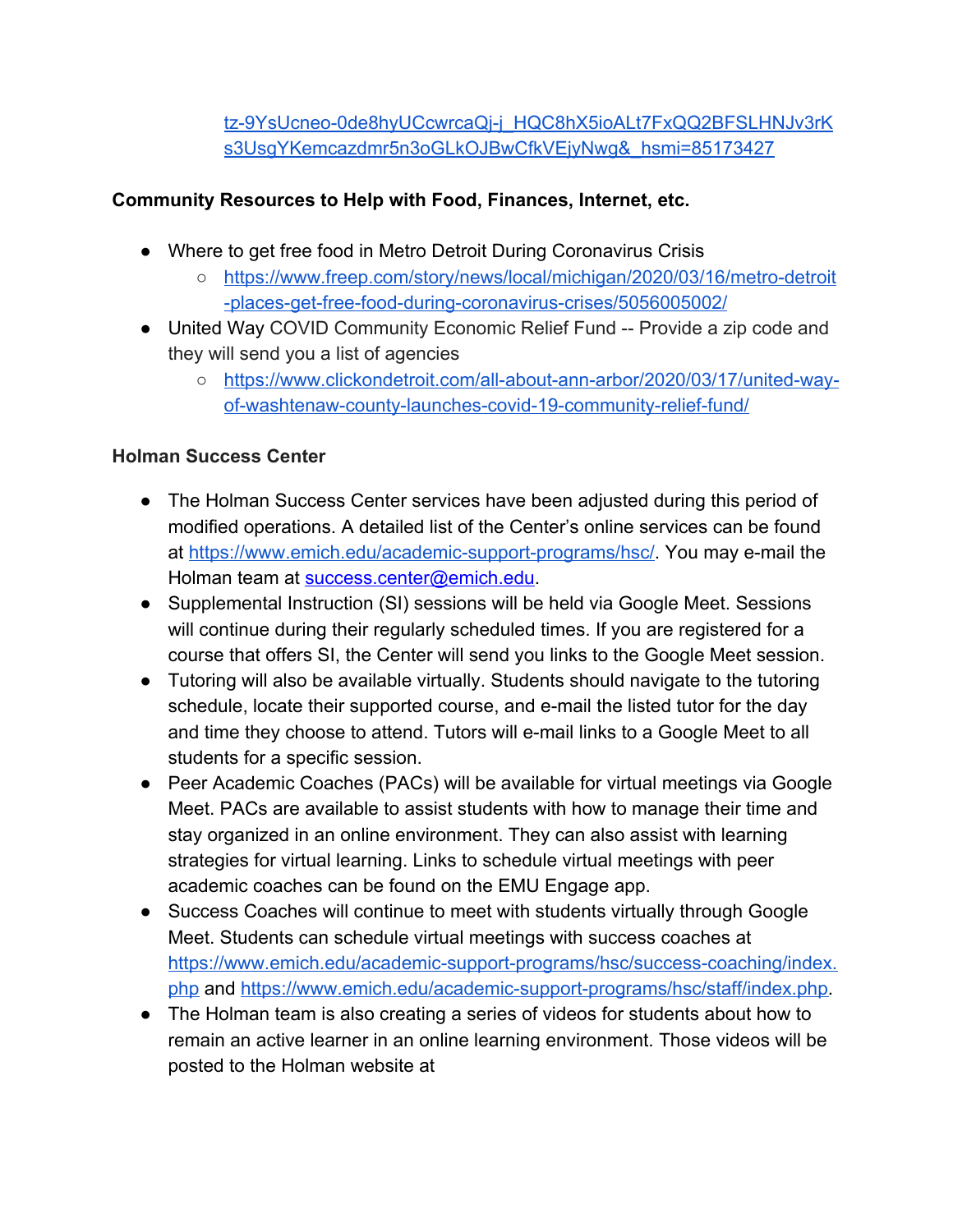<https://www.emich.edu/academic-support-programs/hsc/index.php>and YouTube channel as they are completed.

# **Counseling and Psychological Services (CAPS)**

- **Counseling support has been transitioned to fully phone and video sessions with Zoom.** CAPS will be offering phone support to any students in need from 9 a.m. - 5 p.m., Monday - Friday. CAPS will continue to offer after-hours phone support through the main CAPS phone line (734-487-1118) after 5 p.m. and on weekends. If you have questions or need to speak with a counselor, please contact CAPS at 734-487-1118 or counseling.services@emich.edu.
- Other mental health resources include:
	- National Suicide Prevention Lifeline: 1-800-273-8255
	- Crisis Text Line: Text "hello" to 741741

# **Online AA Meetings**:

[https://docs.google.com/document/d/1a71ccw7ihaWelksKwOp4AzAkYlVqSoKiN6Gsm3](https://docs.google.com/document/d/1a71ccw7ihaWelksKwOp4AzAkYlVqSoKiN6Gsm38bKMU/edit?fbclid=IwAR2DidnjCSMBV_cOxIWjUJq9Yf-qvFNE5DllGQfpjX1vfthtXl7WOyCVXsI) [8bKMU/edit?fbclid=IwAR2DidnjCSMBV\\_cOxIWjUJq9Yf-qvFNE5DllGQfpjX1vfthtXl7WO](https://docs.google.com/document/d/1a71ccw7ihaWelksKwOp4AzAkYlVqSoKiN6Gsm38bKMU/edit?fbclid=IwAR2DidnjCSMBV_cOxIWjUJq9Yf-qvFNE5DllGQfpjX1vfthtXl7WOyCVXsI) [yCVXsI](https://docs.google.com/document/d/1a71ccw7ihaWelksKwOp4AzAkYlVqSoKiN6Gsm38bKMU/edit?fbclid=IwAR2DidnjCSMBV_cOxIWjUJq9Yf-qvFNE5DllGQfpjX1vfthtXl7WOyCVXsI)

• Contains a list of AA meetings that are happening virtually, for those who use this resource

## **IHA Health Center @ EMU**

- IHA has notified the University that due to a surge in urgent care volume, it has expanded urgent care capabilities and shifted more routine care to its Arbor Park location. Students and employees who need routine care should go to the Arbor Park Location at 4940 W. Clark Road. IHA requests that anyone experiencing upper respiratory or fever symptoms should complete the form at [https://ihaecare.zipnosis.com/guest\\_visits/90f2c27e-a31a-47a7-99f8-a5b141aabf](https://ihaecare.zipnosis.com/guest_visits/90f2c27e-a31a-47a7-99f8-a5b141aabf2d/question) [2d/question](https://ihaecare.zipnosis.com/guest_visits/90f2c27e-a31a-47a7-99f8-a5b141aabf2d/question), at which time IHA will contact individuals with further information and appropriate care.
- The Campus Medical Pharmacy located in the health center will remain open with regular hours.

## **Swoop's Food Pantry**

- <https://www.emich.edu/swoopspantry/>
- Please check online for the weekly hours as they are subject to change.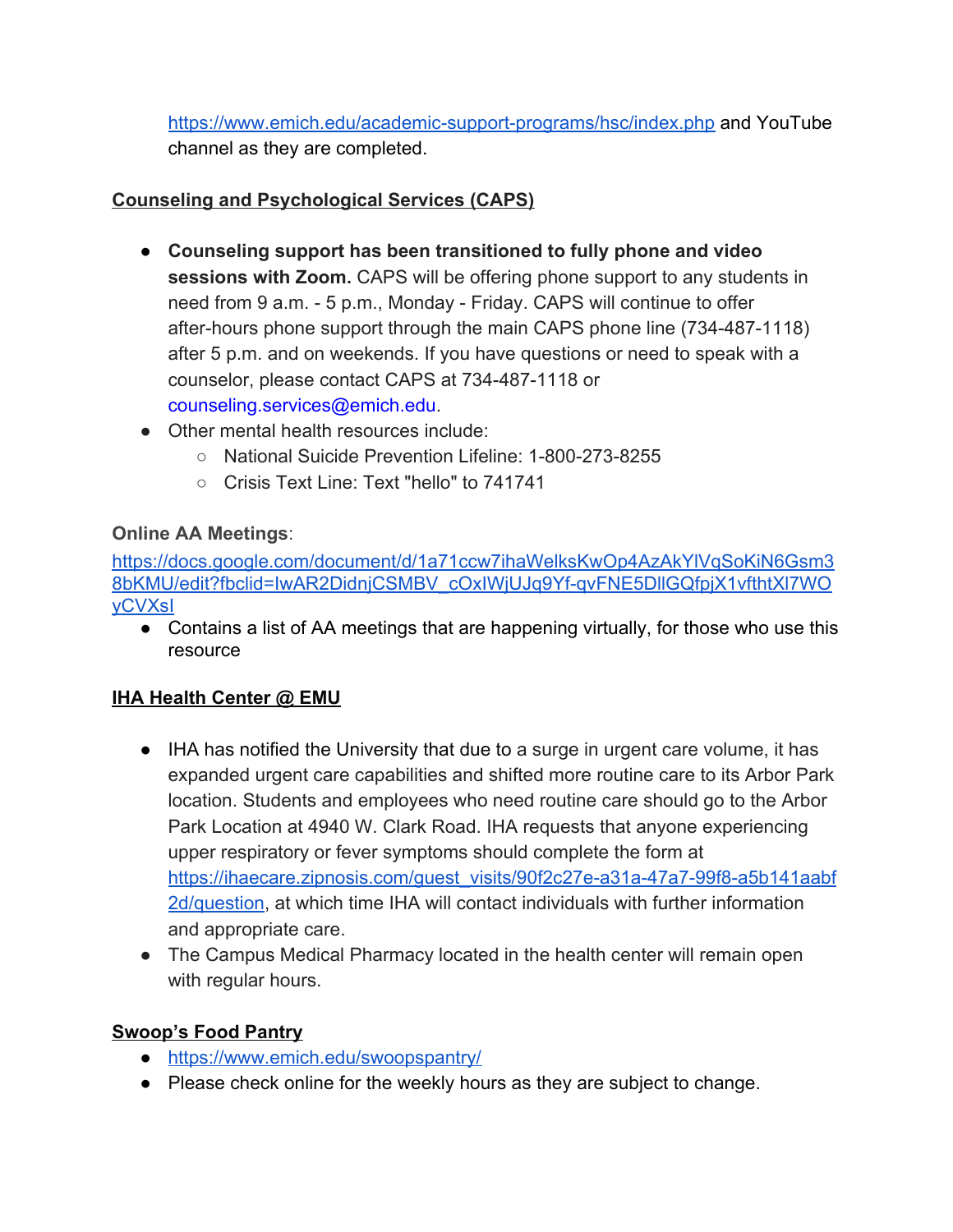- To minimize social contacts, the shopping process has been adjusted: Staff walks the aisles with clients and staff fills the bags, thereby reducing touching of handles, food and produce by clients. Visitors to Swoop's can enter through the main entrance on the north side of Pierce Hall near the elevator.
- Further [food](https://www.emich.edu/swoopspantry/food_pantries_in_washtenaw_county.pdf) assistance resources can be accessed through various food [pantries in Washtenaw County](https://www.emich.edu/swoopspantry/food_pantries_in_washtenaw_county.pdf)
	- https://www.emich.edu/swoopspantry/food pantries in washtenaw count [y.pdf](https://www.emich.edu/swoopspantry/food_pantries_in_washtenaw_county.pdf)
- F[ree assistance/free hot meals in the Ann Arbor area](https://www.emich.edu/swoopspantry/food_assistantce_free_hot_meals_in_ann_arbor.pdf)
	- o https://www.emich.edu/swoopspantry/food assistantce free hot meals i [n\\_ann\\_arbor.pdf](https://www.emich.edu/swoopspantry/food_assistantce_free_hot_meals_in_ann_arbor.pdf)
- Various [food banks located within Michigan](https://www.emich.edu/swoopspantry/2018_fbcm_distribution_map.pdf)
	- https://www.emich.edu/swoopspantry/2018 fbcm\_distribution\_map.pdf

# **[EMU Student Emergency Fund](https://www.emich.edu/foundation/give/?fund=02475)**

## **Community Resources**

- Engage @ EMU has compiled a list of community resources
	- [https://docs.google.com/spreadsheets/d/e/2PACX-1vSQlUpDLBhe8-mhBj](https://docs.google.com/spreadsheets/d/e/2PACX-1vSQlUpDLBhe8-mhBjB9HzXD0uylShaNDQs8qQ_Sx3R6nfT8t7t_Br3-6MEEHwpOMqZgzfpLT5QK20dP/pubhtml?urp=gmail_link) [B9HzXD0uylShaNDQs8qQ\\_Sx3R6nfT8t7t\\_Br3-6MEEHwpOMqZgzfpLT5](https://docs.google.com/spreadsheets/d/e/2PACX-1vSQlUpDLBhe8-mhBjB9HzXD0uylShaNDQs8qQ_Sx3R6nfT8t7t_Br3-6MEEHwpOMqZgzfpLT5QK20dP/pubhtml?urp=gmail_link) [QK20dP/pubhtml?urp=gmail\\_link.](https://docs.google.com/spreadsheets/d/e/2PACX-1vSQlUpDLBhe8-mhBjB9HzXD0uylShaNDQs8qQ_Sx3R6nfT8t7t_Br3-6MEEHwpOMqZgzfpLT5QK20dP/pubhtml?urp=gmail_link)
	- It includes services available for financial assistance, childcare, business support, food services, housing, internet, volunteer opportunities, and other community needs.

## **UHaul 30 Days Free Storage for Students**:

● [https://www.uhaul.com/Articles/About/20625/College-Students-U-Haul-Offers-30-](https://www.uhaul.com/Articles/About/20625/College-Students-U-Haul-Offers-30-Days-Free-Self-Storage-Amid-Coronavirus-Outbreak/) [Days-Free-Self-Storage-Amid-Coronavirus-Outbreak/](https://www.uhaul.com/Articles/About/20625/College-Students-U-Haul-Offers-30-Days-Free-Self-Storage-Amid-Coronavirus-Outbreak/)

# **EMU Credit Union (EMUCU) open by appointment only**

• The EMU Credit Union in the Student Center has moved to a "by appointment" only" schedule during its regular business hours, 9 a.m. - 5 p.m. Monday - Friday. Please email the branch at EMU-SC@emucu.org to schedule an appointment. Nearby EMUCU branch offices are open for drive-thru (Jackson Road, Carpenter Road, South State Street, Bristol Road). If you have any questions, contact the EMUCU during regularly scheduled business hours at 800-968-8628.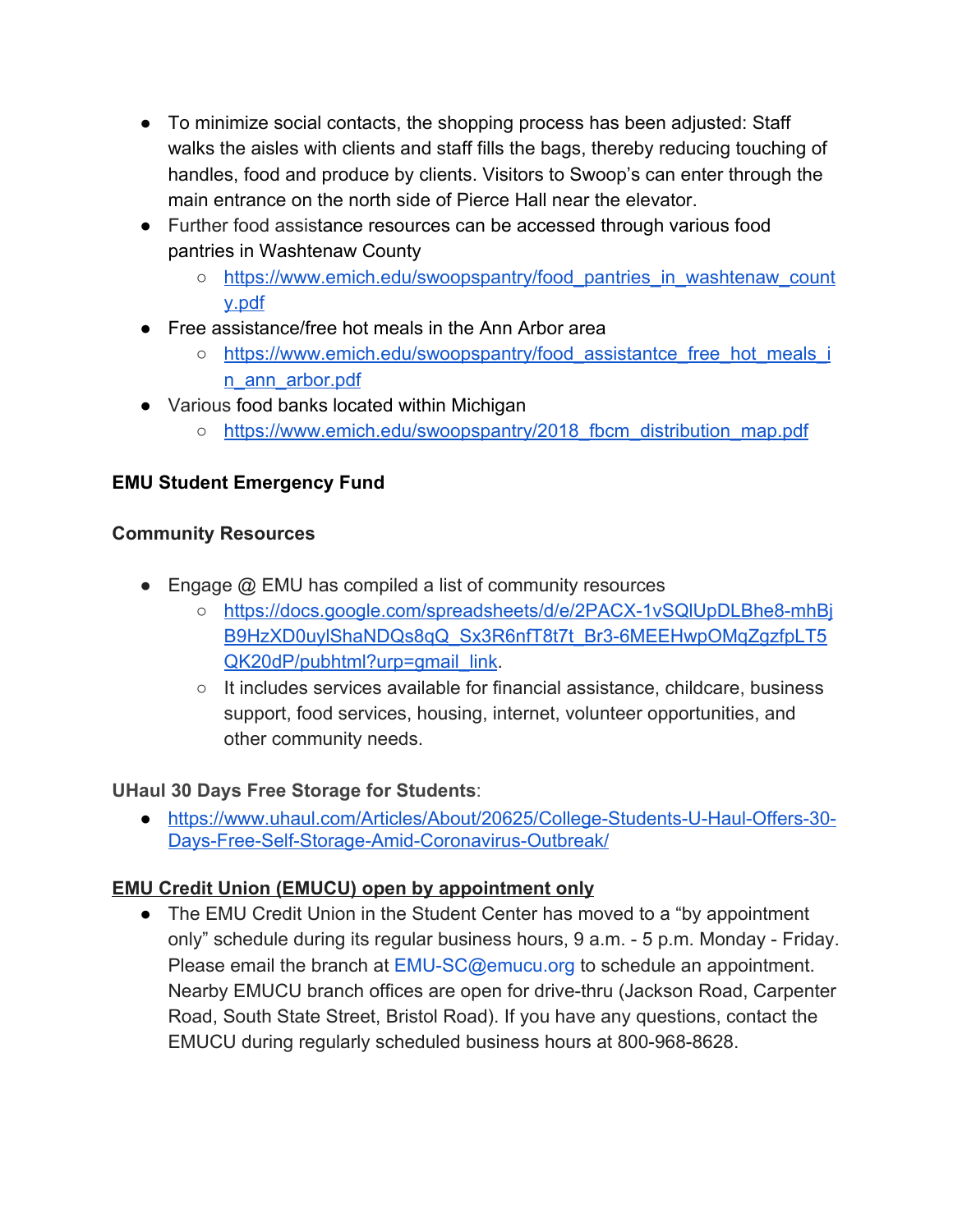#### **Halle Library**

- Services at Halle Library have moved entirely online and have numerous resources to support students' online learning needs. Visit the website to explore how the library can assist and to find contact information.
	- <https://www.emich.edu/library/>

#### **The Dean of Students Office**

• The Dean of Students Office is a resource for students on any issues or concerns they are facing. Like other campus offices, the Dean of Students Office is operating remotely. It is prepared to assist with student questions or concerns of many types, including food insecurity, academics, technology, health and wellness, or any other challenges a student may face. Please contact the Dean of Students at EMU\_DeanofStudents@emich.edu.

#### **For graduating students – questions about diplomas and transcripts**

- Information about diplomas and transcripts is available on the Office of Records and Registration website
	- [https://www.emich.edu/registrar/index.php.](https://www.emich.edu/registrar/index.php)

## **Free/low cost internet from service providers:**

- Xfinity WiFi Free For Everyone: Xfinity WiFi hotspots across the country will be available to anyone who needs them for free – including non-Xfinity Internet subscribers. For a map of Xfinity WiFi hotspots, visi[t www.xfinity.com/wifi.](http://www.xfinity.com/wifi) Once at a hotspot, consumers should select the "xfinitywifi" network name in the list of available hotspots and then launch a browser.
- Internet Essentials from Comcast: Comcast is trying to assist people and families obtain internet that is free/low-cost. Eligible customers that are new to Comcast would be able to receive two free months of internet service, after the two free months the cost would be \$9.95+ tax per month. This promotion is available to qualifying customers if they apply by April 30<sup>th</sup>, 2020. You can find additional information by visiting[:](https://www.internetessentials.com/covid19#thingstoknow&all_AmIeligibleforIE)

[https://www.internetessentials.com/covid19#thingstoknow&all\\_AmIeligibleforIE](https://www.internetessentials.com/covid19#thingstoknow&all_AmIeligibleforIE)

- Contact information: If you are not a current customer and have questions about applying to Internet Essentials please call: 1-855-846-8376. Hours of operation are from 8 AM to Midnight (EST), seven days a week.
	- You may qualify if you: Live in an area where Comcast Internet Service is available. You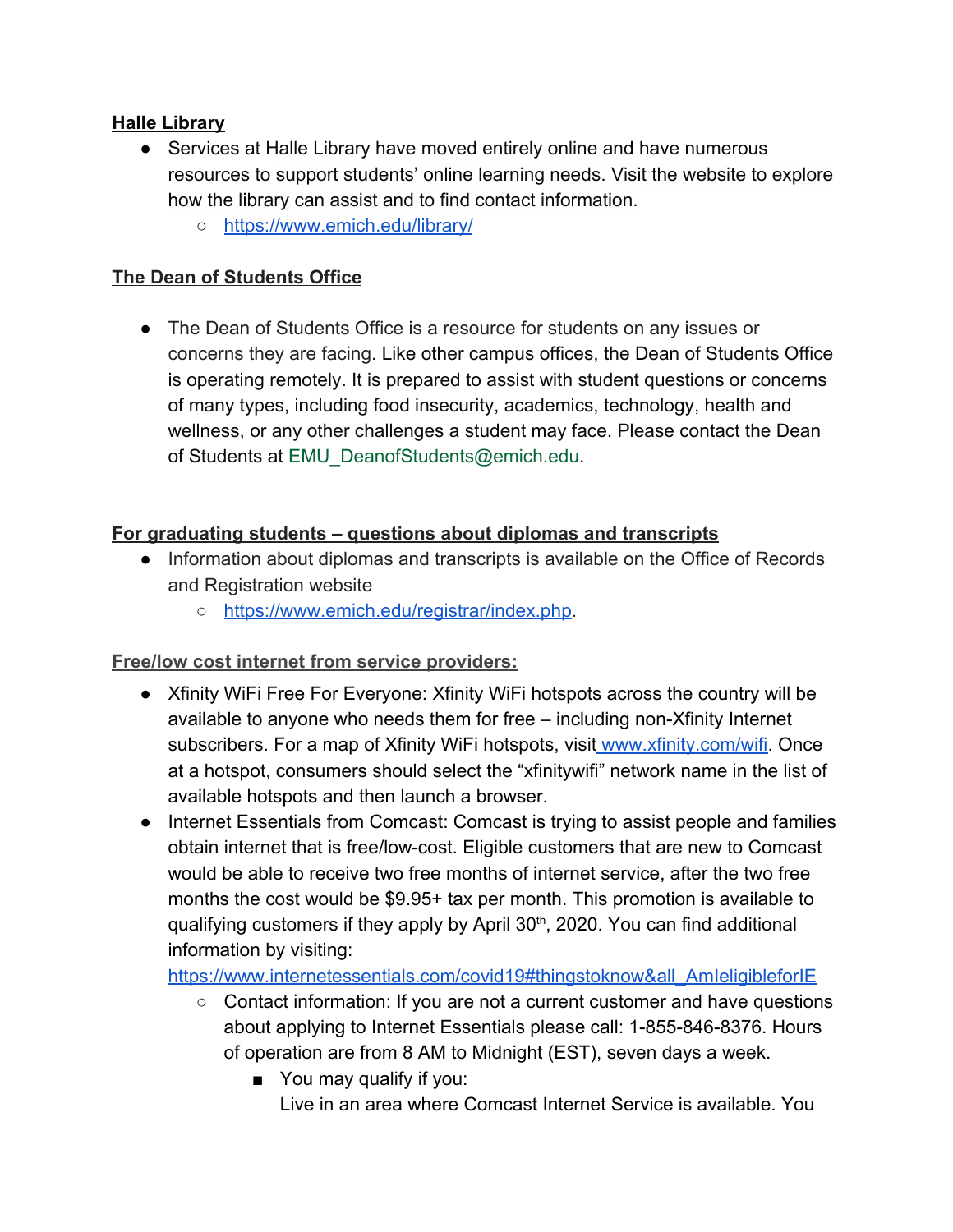can verify this by visiting:

<https://www.xfinity.com/learn/landing/modular-geo>Are eligible for public assistance programs like the National School Lunch Program, housing assistance, Medicaid, SNAP, SSI, and others.

- Have not subscribed to Comcast Internet within the last 90 days.
- Have no outstanding debt to Comcast that is less than one year old.
- $\circ$  Timeline: Applicants that go through an Expedited Review process (no documents required) should be approved within approximately 5 business days of their application date. Applicants that are not expedited (need to submit documentation) should be approved within 7-10 business days of the date that they submitted their signed application and supporting documentation.
- How to sign up: Signing up is easy and fast from your mobile device, go to:<https://apply.internetessentials.com/>You can also apply over the phone by calling 1-855-846-8376
- Access program from AT&T: AT&T offers low-cost wireline home internet service to households that qualify. AT&T Wi-Fi Basic service is included for Access from AT&T customers at no extra cost. Service availability and speed may vary by address. AT&T will assign you the fastest of these speed tiers available where you live. You can connect your Wi-Fi enabled devices away from home, at thousands of AT&T Wi-Fi hotspots nationwide. You can find more information by visiting:<https://m.att.com/shopmobile/internet/access/#!#startedStep>
	- Contact information: You can contact an AT&T representative by phone at 855.220.5211
	- Eligibility:
		- At least one resident who participates in the U.S. Supplemental Nutrition Assistance Program (SNAP) and
		- An address in AT&T's 21-state service area, at which we offer wireline home Internet service, and
		- Without outstanding debt for AT&T fixed Internet service within the last six months or outstanding debt incurred under this program.
	- You can view a checklist of information you will need to complete this application here[:](https://www.att.com/salescms/dam/att/2017/pdf/LCBB_Application_Checklist_032317.pdf) [https://www.att.com/salescms/dam/att/2017/pdf/LCBB\\_Application\\_Checkl](https://www.att.com/salescms/dam/att/2017/pdf/LCBB_Application_Checklist_032317.pdf)

[ist\\_032317.pdf](https://www.att.com/salescms/dam/att/2017/pdf/LCBB_Application_Checklist_032317.pdf)

○ Timeline: After they receive and process your application, a letter indicating your application status will be mailed to you. You can also check the status of your application after submission and obtaining a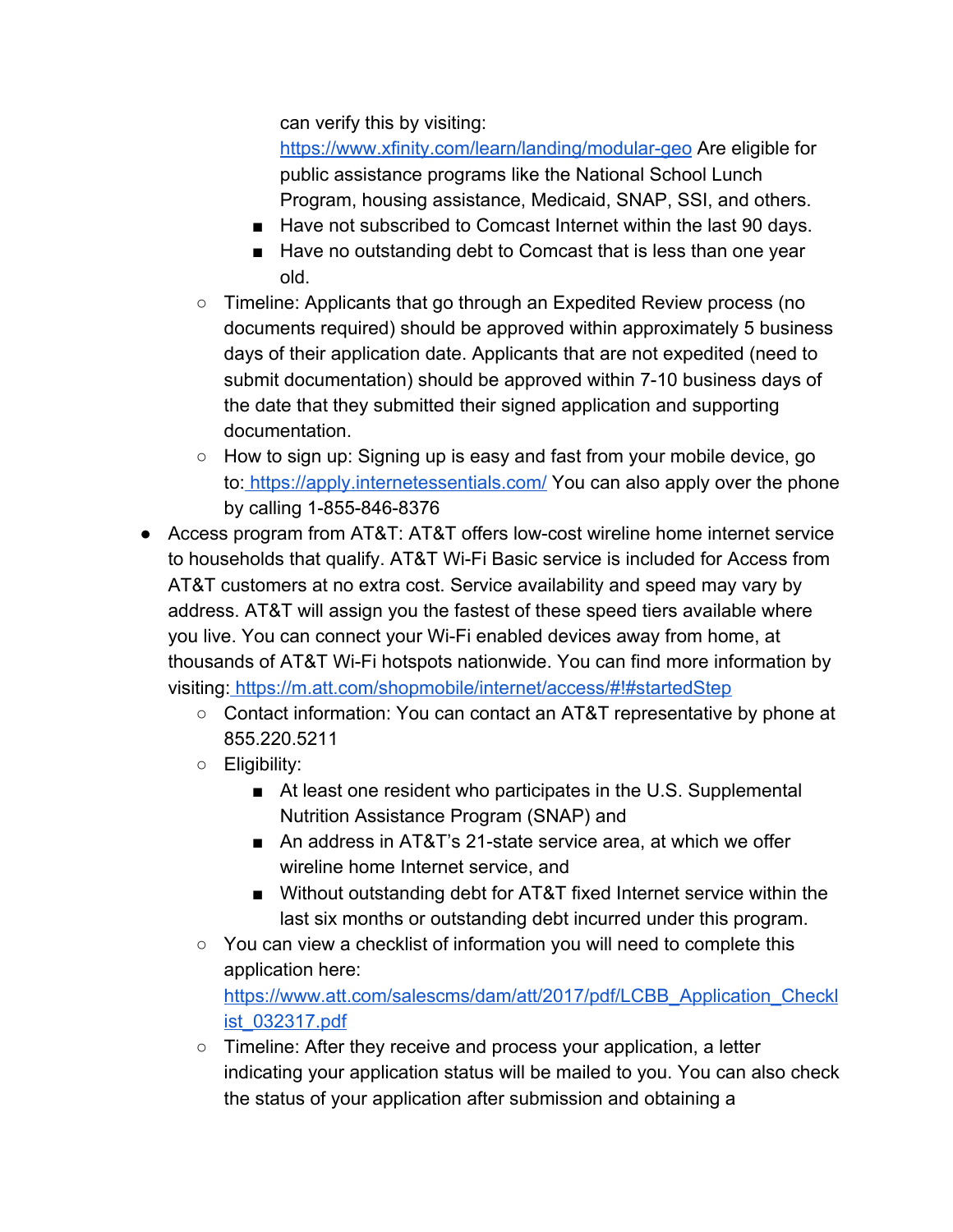confirmation number by visiting:

<https://accessatt.solixcs.com/#/statuscheck>

- How [t](https://m.att.com/shopmobile/internet/access/#!#startedStep)o apply: Please visit <https://m.att.com/shopmobile/internet/access/#!#startedStep>
- You can also call 855.220.5211
- Spectrum WiFI Hotspots: Spectrum has committed to open its WiFi hotspots for public use for free please<https://www.spectrum.com/wifi-hotspots.html> for more information
	- Spectrum Internet Assist: Qualified households that are new customers can sign up for lower cost internet.
	- Contact information: You can call customer service at 1-855-243-8892, you can visit

<https://www.spectrum.com/browse/content/spectrum-internet-assist.html>

- Eligibility: One or more members of your household must be a recipient of one of the following assistance programs
	- National School Lunch Program (NSLP)
	- Community Eligibility Provision (CEP) of the NSLP
	- Supplemental Security Income (for applicants age 65+ only)
- How to apply: Please fill out this form which you can either mail or email [https://www.spectrum.com/content/dam/spectrum/residential/en/pdfs/spect](https://www.spectrum.com/content/dam/spectrum/residential/en/pdfs/spectrum-internet-assist/Nov2019_SIA_Eligibility_Form_FINAL_REV.pdf) [rum-internet-assist/Nov2019\\_SIA\\_Eligibility\\_Form\\_FINAL\\_REV.pdf](https://www.spectrum.com/content/dam/spectrum/residential/en/pdfs/spectrum-internet-assist/Nov2019_SIA_Eligibility_Form_FINAL_REV.pdf)
- Comcast is offering new low-income customers signing up for Internet Essentials 60 days of complimentary service. Free WiFi through their Xfinity hotspots throughout the country has also been made available. Comcast will not disconnect a customer's internet service or assess late fees if contacted. S
	- [https://www.wxyz.com/news/national/coronavirus/comcast-offering-interne](https://www.wxyz.com/news/national/coronavirus/comcast-offering-internet-essentials-package-free-for-60-months-during-coronavirus-outbreak?fbclid=IwAR38g5Bme9jpopPQw_hsh7zNliyv_jTOBd_a1jdAnGZYKh7Ulo7sQjqtAn4) [t-essentials-package-free-for-60-months-during-coronavirus-outbreak?fbcli](https://www.wxyz.com/news/national/coronavirus/comcast-offering-internet-essentials-package-free-for-60-months-during-coronavirus-outbreak?fbclid=IwAR38g5Bme9jpopPQw_hsh7zNliyv_jTOBd_a1jdAnGZYKh7Ulo7sQjqtAn4) [d=IwAR38g5Bme9jpopPQw\\_hsh7zNliyv\\_jTOBd\\_a1jdAnGZYKh7Ulo7sQjq](https://www.wxyz.com/news/national/coronavirus/comcast-offering-internet-essentials-package-free-for-60-months-during-coronavirus-outbreak?fbclid=IwAR38g5Bme9jpopPQw_hsh7zNliyv_jTOBd_a1jdAnGZYKh7Ulo7sQjqtAn4) [tAn4](https://www.wxyz.com/news/national/coronavirus/comcast-offering-internet-essentials-package-free-for-60-months-during-coronavirus-outbreak?fbclid=IwAR38g5Bme9jpopPQw_hsh7zNliyv_jTOBd_a1jdAnGZYKh7Ulo7sQjqtAn4)
- $\bullet$  AT&T is currently offering home internet wireline customers unlimited data. New customers can subscribe to Access from AT&T for two months of free service. All public WiFi hotspots are open to anyone who needs them. AT&T will not terminate service of any wireless, phone or broadband residential or small business customer due to an inability to pay your bill. All late payment fees will be waived.
	- <https://about.att.com/pages/COVID-19.html>
- Verizon will not charge late fees or terminate service to customers who are experiencing hardships because of COVID-19 and cannot pay their bill in full. Click here to learn more.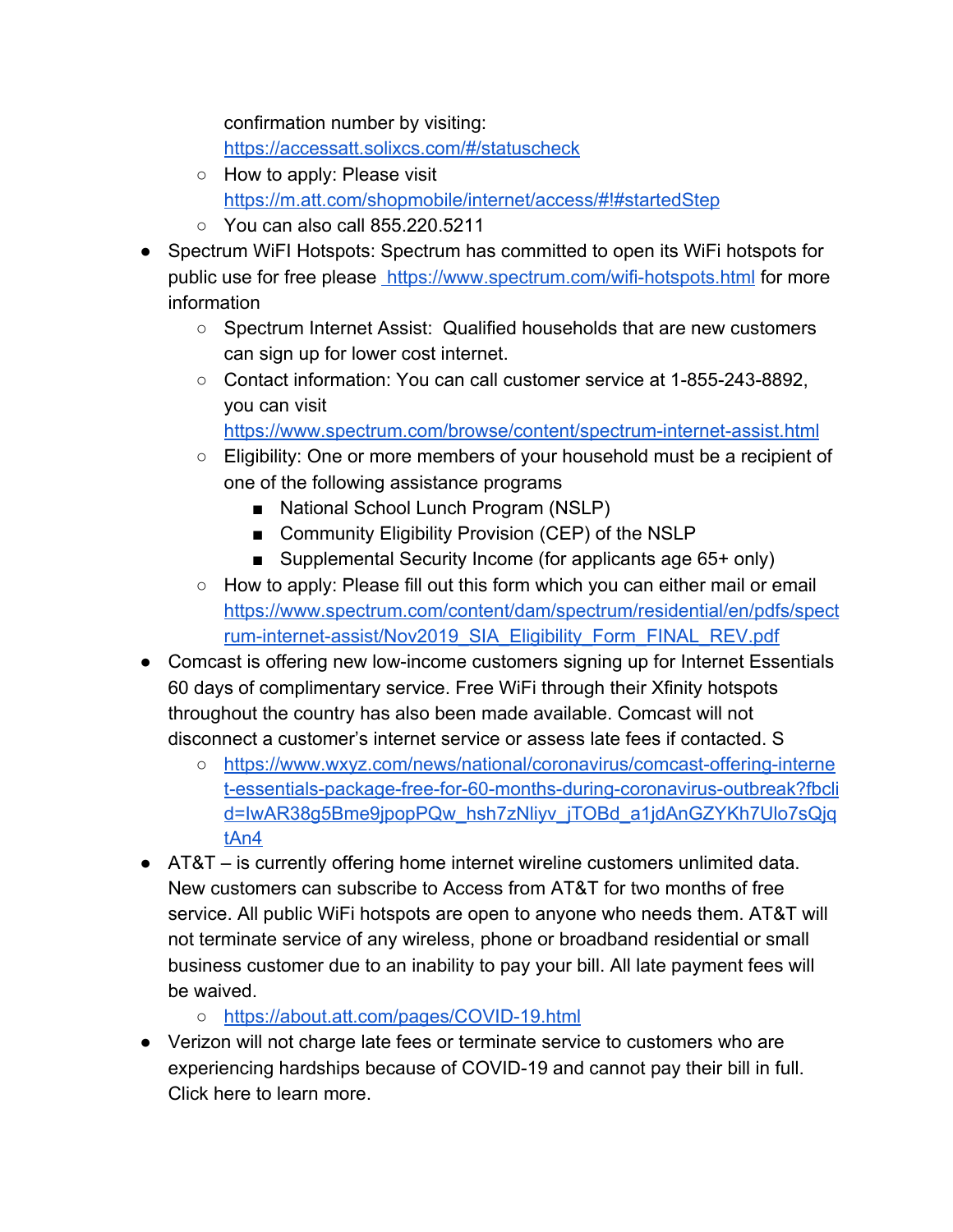- <https://www.verizonwireless.com/support/covid-19-faqs/>
- Sprint is providing unlimited data for 60 days to customers with metered data plans effective 3/18/20.
	- <https://www.sprint.com/en/landings/covid-19.html#faq-05>
- T-Mobile is providing customers on smartphone plans unlimited data for 60 days effective 3/13/20. Customers should dial 611 on their T-Mobile phone if they have concerns about bill payments due to COVID-19.
	- <https://www.t-mobile.com/news/t-mobile-update-on-covid-19-response>
- MetroNet is offering free internet service for 2 months to new residential households in which a student resides.
	- <http://www.metronetinc.com/studentspecial>

#### **Extended Access to Cellular Data**

- <https://9to5mac.com/2020/03/14/us-carriers-unlimited-data-coronavirus/>
- All four of the major United States carriers AT&T, Sprint, T-Mobile, and Verizon — have signed on to the FCC's Keep Americans Connected Pledge. Under this agreement, carriers have agreed to take the follow action for at least the next 60 days:
	- Open its Wi-Fi Cellular Mobile hotspots to any American who needs them.
	- Waive any late fees that any residential or small business customers incur because of their economic circumstances related to the coronavirus pandemic
	- Not terminate service to any residential or small business customers because of their inability to pay their bills due to the disruptions caused by the coronavirus pandemic

## **Faculty:**

- In a short amount of time, students, faculty and staff are having to learn new tools and technologies to manage with the transition to online learning. Below are a few tips regarding the accessibility features of a few of these technologies, to support the transition:
- Accessibility features of Microsoft Teams
	- [Using Microsoft Teams with a screen reader](https://support.office.com/en-us/article/accessibility-support-for-microsoft-teams-d12ee53f-d15f-445e-be8d-f0ba2c5ee68f)
	- [Using Live Captions in a Teams meeting](https://support.office.com/en-us/article/use-live-captions-in-a-teams-meeting-4be2d304-f675-4b57-8347-cbd000a21260)
	- [Changing your viewing settings to high contrast or dark mode](https://support.office.com/en-us/article/change-settings-in-teams-b506e8f1-1a96-4cf1-8c6b-b6ed4f424bc7)
	- [Accessibility features of Zoom](https://zoom.us/accessibility) <https://zoom.us/accessibility>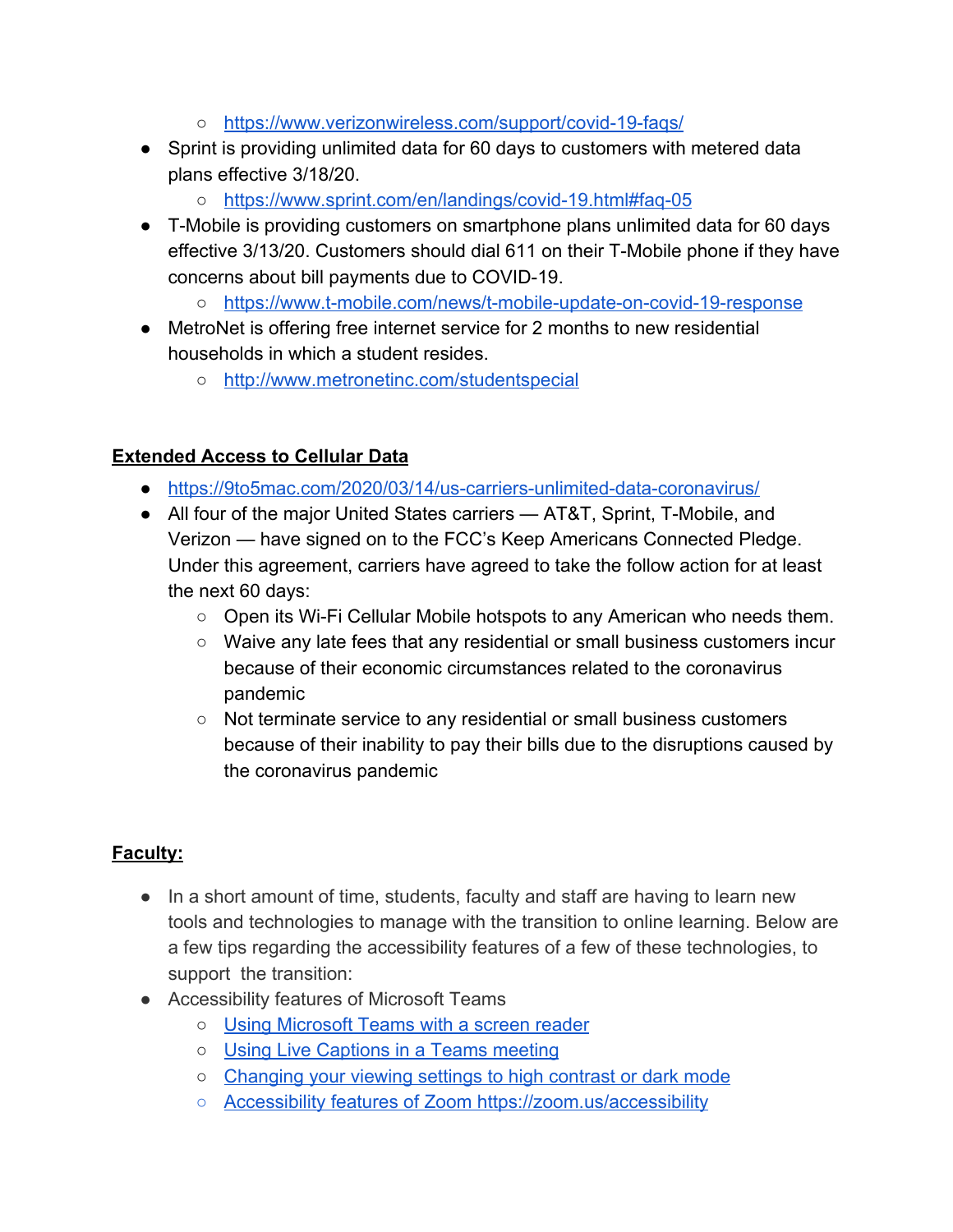- [Closed captioning](https://support.zoom.us/hc/en-us/articles/207279736-Getting-started-with-closed-captioning)
- [Automatic transcripts](https://support.zoom.us/hc/en-us/articles/115004794983-Automatically-Transcribe-Cloud-Recordings-)
- $\circ$  Keyboard accessibility [hot keys and keyboard shortcuts](https://support.zoom.us/hc/en-us/articles/205683899-Hot-Keys-and-Keyboard-for-Zoom)
- Screen reader: it is WCAG 2.1 AA compliant
- [Accessible Presentation Checklist](https://go.3playmedia.com/e2t/c/*W7m-WD43LB1WtW4szfY47KbYgf0/*Vgw1L43LQ4PyVJlX1621Gshc0/5/f18dQhb0Sq5F8Y9Wz-W8sd0rh2qwv15N32xzNp6zcBLMf5pflXD6prW7cmS1s7dKm5BW5tqHH15CYQNLW2ykyBB4vgpVcW7ngy9B7n7MvDW7cVrcZ6bVMRpW6b-CsN1n3hZmW96dQrB1nrCGBW51LTg55DHNj2W2hwKMN6c-1pRW50l_cG7tZW6HW1rqmP11T_KBgW3cLMYg23-nGKW265VBJ22-vhJN1Q40wbfcFxRW7TnHDP5L1yFvW1YkzV85qX7rtW1gvjQb5Ty5_xVbq5fx4TKc2lW6Qhks_4VslNCW2VfmBC5CnPMXW37qXf31KrQJxW2h6FlP4rd51HN6myGYg3zhKJW8fWN_B4rQfPyW2T3_yL16lRrQW8nTCW_1xR5rjW8qhVBQ4CSvJ0W5bKHpw7lMCQnW5CwzmH3TCvQ7W8qCp6k1bBvW3W3_9dyM6LLGbsW1NFfl48P4pWBVlyrgB1kb_rSW27Kkgg1pP0rQW64HjKd2GD9D7W4b7mkX99d6WJN4cFMLSMpd3TN8X3c1wgQ1D9W6WVnjt7w0pS3VcYJKQ7dJ18nVnzH774313mb0)
- [3 Tips to Get the Most Out of a Virtual Classroom](https://go.3playmedia.com/e2t/c/*W7m-WD43LB1WtW4szfY47KbYgf0/*W916VF18q2dn-W6hTG3_94lkXB0/5/f18dQhb0S3j37BfGH_W12Nv6X2_QM1nVnmhtv1Nh9TFW5Hq-yM8zsVYTN3zcJk044X6yW57mT307M7XrlN5Dzb8_hHwlNW2kPrpr2ck9n0N6S1XdZm-3gpW4df30n74j-L7VxLw7f44CG-4W9jSjMn1R87WpW687cjD6Kv1rwW4r-Dwz7fdsxcW23jyCl6fPyTBVr-pVN51324hW4v3rZW5MlWxtW1dkqt-3PNxvCW4phZMs8GGnY-W3XcXmL5SJPkKW36vl4490trvWMcW1jxBL0d0W5jV4_x56pPlSV8s87X2KPhNNW513nMb5DpmjlW9fjcf64jsrDpW7H-lG93BxXDKW5h0pM07njx6hW2yp7qj5VWsDyW1WYff55643sSN8VRmBMK-LlMW8j3WYt34yFDnW8cvc6T3rWlbrW4Ry8BF1RtS1tW6078YZ3Hf9ZYW18M3_n2bjD2SN86Smcpc9SHQW5xRj5f2g4TbpW5HXJK06MJjLCW4qbQCR2JpvNmW7wXYLm6FqxC0W5f8jGM28kwDlW1YgC273-HvlCW1LbQst4n6ML1W6tbBzq6J-3t1W8FXsbG4kRhMqW5vKzsd6kXVmRVSQpNf9f9P6rW8BT6Fw80346ZW2XSJ-b8_fjMkW8Sj9BX2kxr1fW3j07rD5wD6Hlf3ZnDBk11)
- [3 Tips for Taking Conferences & Events Online](https://go.3playmedia.com/e2t/c/*W7m-WD43LB1WtW4szfY47KbYgf0/*V1JDNB84YyHqN7MP-_qJwB430/5/f18dQhb0S3kc6XvPVTL2tw2jqxr0W2nz9Zd4MNhrdW1YySFk90B4B1W3kF0Sb31nXM_W5QB6cd7mTRV0N4_bkdl3k27sN6Qr8v7kM5qvW4QKl2G2yGqbwW7hC0Xl14knDWW9cwYMT5T7dtZW56Ns3r24FsjFW5rWlcd8tmgqyN1lJlsZGbmGfV8jktz2pg8gqW6jXsls8R81q0N11FHl8fymDRW5XNxcs8yZXdNW7GCYlM5kvwGFW7JlcLb4JfZ49W474k11495x58VvKKkS1BfSGhW1xg1YJ8fzS92Vp-sCy20FKrqW9bGkp74ZH58hW4pcsDF8JGZtqW4tsHZl7_y6SRW2Px8bj86b-N8W6dJ_b35ClFrXW8z3nmy4cJzCZW3pb6lr1nk0lYW8THsrT3GwkgJW8Cnjhv3cXYB-W3TLW6w1-wLsYW7H0ssP6NG-2gW96JkWK6Ml7_rW4Bmm738-d1HYW3j5hlC1ZrG3FN6hrn0tJR5vpW36s7k54kRwl1W65FcHd13LrMGW1LkF_v63RWwSW3tYnFm7y9T07W9cRHFZ88Lx1NW5RNn7_5Sf_FcW7DLwQY7jV-2-Vcj1Hd831QJz103)
- [Live Video Checklist](https://go.3playmedia.com/e2t/c/*W7m-WD43LB1WtW4szfY47KbYgf0/*W6GFMBT1z0tVTW41rVrM8qFq-W0/5/f18dQhb0SbTJ8XJ8PxW8VHGWM5VQHvDW6bRcRp4LS2bbW4Q5jLX2zHMkcW6vp1zT47sXDsW3K77nT3MwjwWW2-CT7r3slYjTW4bldTv3LZ2yWW49tBZR4kr5qDW51h2yc41_WgKW41yjTP4tYJCwW2Ysx3q71gXjxW1kq_Vk1T_tCdVlmXTb7t4M9nW38sxZC1xvcyZW2KDbdJ1v14y7W2Swjxk3DvG3lW3gd9kX1B8DH7W5L1yJ85FxwrJW24klCX3jxWlJW3VVkFJ4LG55JW3yZDDx41CGKjW3z7GyS5nV7sQW3LV8X45tpJwmW2Np1g75fl50cW5PT53X6fZcytW4JrWMt6M1xkbW3sKXyh5p3RKdW4Z7WyZ4rvDs5W2K_5cN6P6QcMW5RNjCZ3DZ_YYW49ZTpc3MpChhW3jr4YR6NKhJWW7k-2C-3m2qZ_N41JXfHrX3l1W6VzNX24Nbpm3N50SXR2xYhyVW7lPqRt1x947bW30Hpx6122wS4W4FB7kk82g9KDVb5jBx9f4_HDW74217H8Nxs4nW1VfK5m2pglVTW6vc-Z66vlCdXf3kz7hv04)
- [Accessible Palette Builder](https://go.3playmedia.com/e2t/c/*W7m-WD43LB1WtW4szfY47KbYgf0/*VWfcsV3nZjNwW7cNrpM1jBy9t0/5/f18dQhb0S1Xm2Rwhz9T_FzD5n5T82W4L3jGP2H5qJ8W3cjSg76j9M7jVjwGrg1rV1k_W3M9scR7bQQdpW3FyQ__2ws_GcW2fmFvK7CGrZKW6fxLWk89Pn9sVRJtcQ8Sl49JW5JL9Q61r4pTTW1hPjVl6Fmv_GW5Jns3T1N_s5gW5GQY6Y6f3YjGMQq2yM3nQ4WW4Q3mPx2D4rbWVLWx5q3SHxmYW4J_WBx8hWPWlVhbr5S5zxVJXW8WgjN064xcYKN5HMB6HRskw0W7vGcF03XmjnFW5J3jgb4_PXzFW4QyTj44WfblYN49yhvpFzYkjW2TzSF191j2rrV_kxB28TSJzcW2dPKpV56Z4YWW1Fm54q6BTLgxW1ChT-m8zFW4YW2cGXTm3Nn1B8W6wXqzl7fCsY5W13wptx8_KqNgW5SvK4-2CGCdLW55_Dwn6jWZPCW9cckpT4l1YNJW2Hm0tw30FsDmN8sGd0MdNkz4W2qfS4k5dCwKGW3jj3Xb81l0pkW6-CBZk86gn1sW7W4ZJp933jfqW7s_fyZ96MJ2hW2GMDsR6466pkf3Cc7ph11)
- Accessible Teaching in the Time of COVID-19
	- [https://www.mapping-access.com/blog-1/2020/3/10/accessible-teaching-in](https://www.mapping-access.com/blog-1/2020/3/10/accessible-teaching-in-the-time-of-covid-19) [-the-time-of-covid-19](https://www.mapping-access.com/blog-1/2020/3/10/accessible-teaching-in-the-time-of-covid-19)
- A Survey For Students in Your Class to Assess Accessibility Needs
	- [https://docs.google.com/document/d/1sqwfTxNknMketD\\_V1J79k0sRLKKv](https://docs.google.com/document/d/1sqwfTxNknMketD_V1J79k0sRLKKvM3M9z7vUvZlWC1U/edit#heading=h.ezrgioucru70) [M3M9z7vUvZlWC1U/edit#heading=h.ezrgioucru70](https://docs.google.com/document/d/1sqwfTxNknMketD_V1J79k0sRLKKvM3M9z7vUvZlWC1U/edit#heading=h.ezrgioucru70)
- Using Respondus Lockdown Browser May Cause Accessibility Problems
	- <https://help.d2l.msu.edu/node/4686>
- COVID 19 Information from the National Deaf Center great online tips regarding deaf students
	- <https://www.nationaldeafcenter.org/covid-19-information>
- Teaching Students Through Virtual Services (especially relevant regarding blind students)
	- [https://www.pathstoliteracy.org/blog/teaching-students-through-virtual-serv](https://www.pathstoliteracy.org/blog/teaching-students-through-virtual-services) [ices](https://www.pathstoliteracy.org/blog/teaching-students-through-virtual-services)
- Designing an Accessible Online Course great tips for captioning
	- <https://exploreaccess.org/accessible-online-course/>
- 20 Tips for Teaching an Accessible Online Course
	- [https://www.washington.edu/doit/20-tips-teaching-accessible-online-cours](https://www.washington.edu/doit/20-tips-teaching-accessible-online-course) [e](https://www.washington.edu/doit/20-tips-teaching-accessible-online-course)
- The DAISY Consortium has released WordToEPUB! A free and easy to use tool that creates valid, accessible EPUB files from structured Microsoft Word documents. To learn more about this feature rich tool, visit the News announcement at:
	- <https://daisy.org/news-events/articles/new-epub-creation-tool/>
- Visit the download page at:
	- <https://daisy.org/wordtoepub>
- To find a list of EPUB Apps and our reviews, visit:
	- <https://inclusivepublishing.org/rs-accessibility/>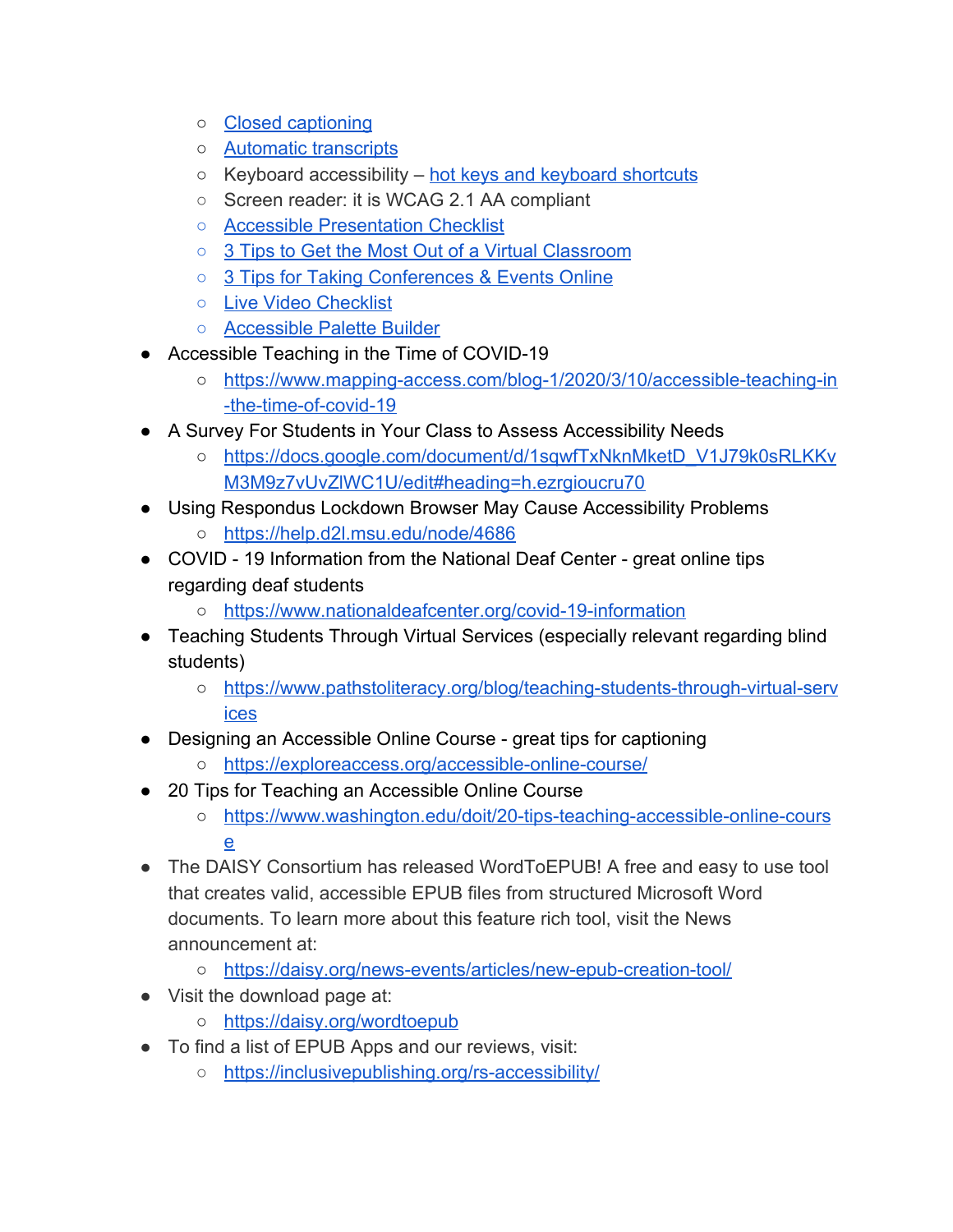- Accessibility Tip Sheets Dr. Yue-Ting Siu guidelines to make materials and activities accessible. Includes Classroom Best Practices; Documents Accessibility; Multimedia Accessibility; Universal Design, and more.
	- [https://www.dropbox.com/s/0eod2dnqvm95lyy/AccessibilityTips\\_SIU%20.](https://www.dropbox.com/s/0eod2dnqvm95lyy/AccessibilityTips_SIU%20.docx?dl=0) [docx?dl=0](https://www.dropbox.com/s/0eod2dnqvm95lyy/AccessibilityTips_SIU%20.docx?dl=0)

#### **Resources for Phone/Video Chat**

- [Google Voice](https://support.google.com/voice/answer/115061?co=GENIE.Platform%3DDesktop&hl=en)
- [Blocking Phone Number on Cell Phone](https://www.komando.com/tech-tips/how-to-block-your-cellphone-number-from-caller-id/362047/)
	- <https://www.komando.com/tech-tips/block-cellphone-number/362047/>
- [Zoom](https://zoom.us/ent?zcid=3172)

#### **Resources for Microsoft Office**

- [C&IT resource for Teams](https://tech.wayne.edu/kb/communication-collaboration/instant-messaging/389938)
- [Microsoft Teams and Screen Readers](https://support.office.com/en-us/article/accessibility-support-for-microsoft-teams-d12ee53f-d15f-445e-be8d-f0ba2c5ee68f#PickTab=Mac)
	- o The University of Colorado posted a review of Teams and noted some limitations. [University of Colorado review of Microsoft Teams and](https://oit.colorado.edu/services/messaging-collaboration/microsoft-office-365/help/teams/accessibility) **[Accessibility](https://oit.colorado.edu/services/messaging-collaboration/microsoft-office-365/help/teams/accessibility)**
- [Microsoft Teams and Captions or Subtitles](https://support.office.com/en-us/article/use-live-captions-in-a-teams-meeting-4be2d304-f675-4b57-8347-cbd000a21260)
- [PowerPoint and Presentations with Captions](https://support.office.com/en-us/article/present-with-real-time-automatic-captions-or-subtitles-in-powerpoint-68d20e49-aec3-456a-939d-34a79e8ddd5f)
- [Microsoft Accessibility Checker](https://support.office.com/en-us/article/Improve-accessibility-with-the-Accessibility-Checker-a16f6de0-2f39-4a2b-8bd8-5ad801426c7f)
- [Immersive Reader- Text to Speech](https://www.onenote.com/learningtools)
- [Focus Assist- Turn off distracting notifications for a period of time](https://support.microsoft.com/en-us/help/4026996/windows-10-turn-focus-assist-on-or-off)
- [Dictate your Documents- Voice to Text](https://support.office.com/en-us/article/dictate-your-documents-d4fd296e-8f15-4168-afec-1f95b13a6408?ui=en-US&rs=en-US&ad=US)

#### **Resources for Documents and Websites**

• [Adobe Pro Accessibility Checker](https://www.adobe.com/accessibility/products/acrobat/using-acrobat-pro-accessibility-checker.html)

#### **Administration:**

- The ADA and the Coronavirus: The Key Concepts Edition Written by William D. Goren J.D. LL.M.
	- <https://www.williamgoren.com/blog/2020/03/17/ada-coronavirus/>
- The EEOC and the Corona Virus Written by William D. Goren J.D. LL.M
	- [https://www.williamgoren.com/blog/2020/03/24/eeoc-guidance-coronavirus](https://www.williamgoren.com/blog/2020/03/24/eeoc-guidance-coronavirus-influenza) [-influenza](https://www.williamgoren.com/blog/2020/03/24/eeoc-guidance-coronavirus-influenza)

## **Agency Guidance**

● **Equal Employment Opportunity Commission:**